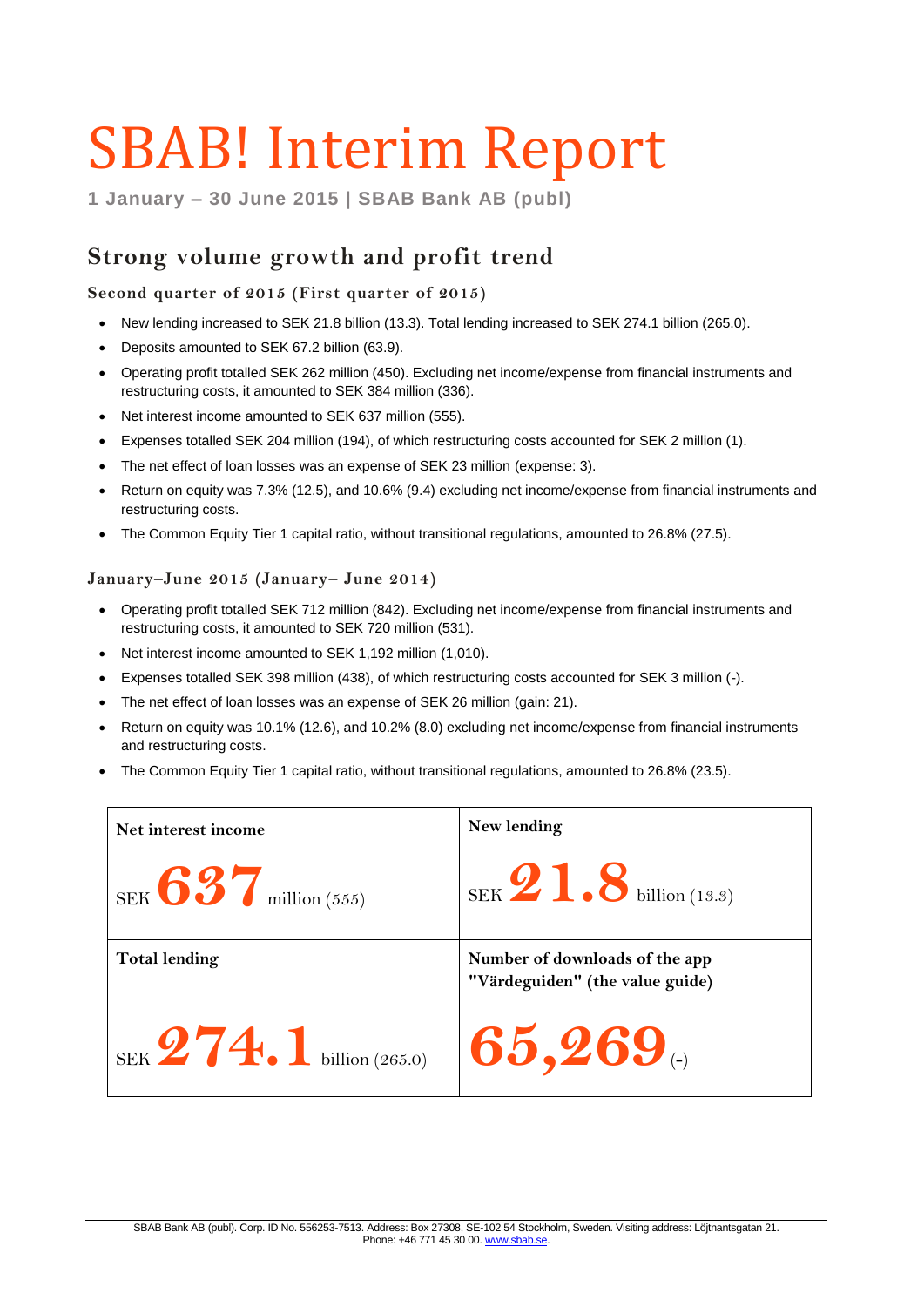### **Statement by the CEO**

It is our mission to contribute to better housing and improved housing finances. We help make dreams come true – dreams of a home. Growth in the form of expanding volumes and market shares within residential mortgages and housing financing are to be the results of our work. These are also key to achieving long-term profitability. We are continuously developing, improving and digitising our customer offering while at the same time striving to achieve greater cost-efficiencies in an increasingly regulated and complex environment.

The second quarter of 2015 was our strongest quarter to date with regard to new lending, net interest income and operating profit/loss before net income/expense from financial instruments and restructuring costs. In the first six months, we increased our market shares within Retail and reduced our costs compared to last year. All employees have shown great commitment and have handled the high volumes of business in a very professional manner.

We are fast and easy to deal with, and we are the most digital residential mortgage provider in Sweden. There is no need for a meeting in a branch office, booked several weeks in advance, to obtain a mortgage, and you do not need to reassign all of your finances to us in order to

receive better terms and conditions for your mortgage. Our digital services are there for your convenience – you can give us a call when it suits you to talk to a residential mortgage specialist who cares about you and your specific situation – you will obtain favourable terms and conditions right

away, without any need to negotiate and transfer all of your finances. Any other way of working seems ancient to us.

Our "Värdeguiden" app (the value guide) is a good example of how we work. You can quickly and easily obtain an assessment of the value of your home and can apply directly for a loan commitment prior to viewings and the bidding process. During the quarter, "Värdeguiden" topped the chart of the most used finance apps.

Rising house prices and increased indebtedness are two subject matters that have been discussed frequently in 2015. The extremely low interest rates fuel both. Demand for housing is strong while supply is low. More should be done to increase

residential construction while tax rules should encourage movement in the housing market instead of preventing it, and the interest deduction option should be reviewed. We believe it is sound to amortise residential mortgages, and the amortisation culture in Sweden has improved significantly in recent years – also among our customers. However, flexible amortisation rules are to be preferred instead of the mandatory amortisation requirements that will most likely be implemented, in order for us to take the individual's unique situation into account. Mandatory amortisation requirements may cause even stronger lock-up effects in the housing market by counteracting the incentives to move from existing homes that are mortgaged using amortisation-free loans. Simplified building regulations and a flexible property market without lock-up effects are required in order to meet the huge housing requirement and avoid a price bubble in the housing market.

Finally, I wish to comment on one of our most exciting business development areas – sustainable business. For us, better housing is sustainable housing. During 2015, we are integrating our sustainability efforts fully into our daily operations by making them a natural part of the development of our customer offering. Just as we would no longer consider buying food in a store without organic goods, in the future, we will probably not want to borrow money from a bank without a sustainable customer offering. Our first sustainable offering is a green loan aimed at tenant-owner associations. One of our future sustainable offerings is an energy app that will help our customers reduce their energy consumption at home.

I wish you a continued enjoyable summer!

**Klas Danielsson, CEO**

Number of downloads of "Värdequiden" in 2015 (accumulated)



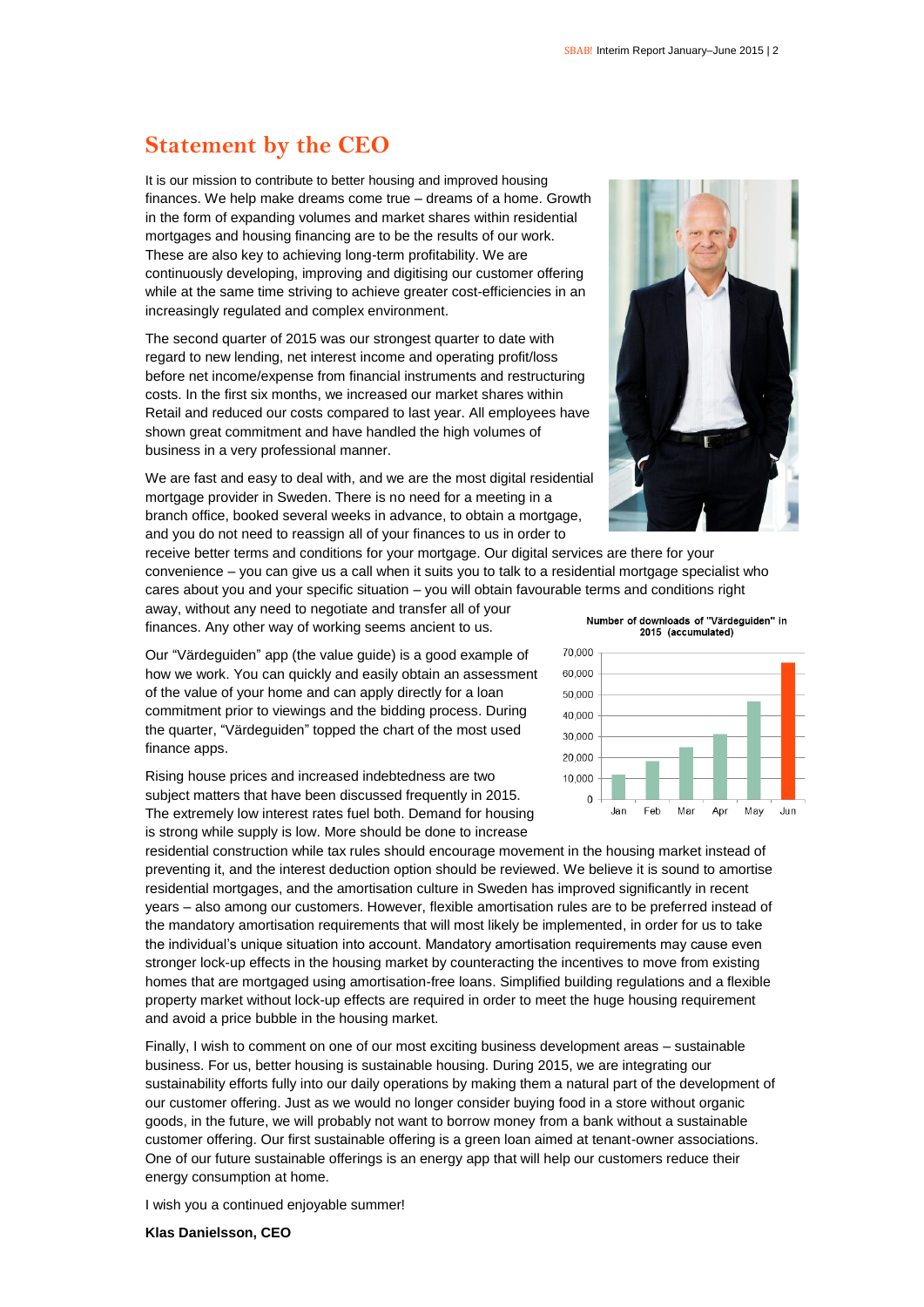# **Market development and volumes**

### **Market overview**

| Group                                                                      | 2015<br>Q <sub>2</sub> | 2015<br>Q1 | 2014<br>Q <sub>2</sub> | 2015<br>Jan-Jun | 2014<br>Jan-Jun |
|----------------------------------------------------------------------------|------------------------|------------|------------------------|-----------------|-----------------|
| <b>LENDING</b>                                                             |                        |            |                        |                 |                 |
| Retail                                                                     |                        |            |                        |                 |                 |
| Number of residential mortgage customers, thousands                        | 246                    | 244        | 242                    | 246             | 242             |
| Number of residential mortgages (financed objects*), thousands             | 164                    | 162        | 160                    | 164             | 160             |
| New lending, SEK billion                                                   | 16.8                   | 11.2       | 10.2                   | 28.1            | 18.0            |
| Change in lending, SEK billion                                             | 7.2                    | 3.5        | 3.2                    | 10.7            | 5.2             |
| Total retail lending, SEK billion                                          | 194.1                  | 186.9      | 177.1                  | 194.1           | 177.1           |
| Market share residential mortgages, retail, %                              | 7.39%                  | 7.33%      | 7.31%                  | 7.39%           | 7.31%           |
| Market share consumer loans. %                                             | 0.89%                  | 0.86%      | 0.67%                  | 0.89%           | 0.67%           |
| Corporate clients and tenant-owner associations                            |                        |            |                        |                 |                 |
| Number of new corporate and tenant-owner association customers             | 3,012                  | 3,082      | 3,328                  | 3,012           | 3,328           |
| New lending, SEK billion                                                   | 5.0                    | 2.1        | 1.5                    | 7.1             | 3.2             |
| Change in lending, SEK billion                                             | 2.0                    | 0.0        | $-2.1$                 | 2.0             | $-4.9$          |
|                                                                            | 80.2                   | 78.3       | 82.1                   | 80.2            | 82.1            |
| Total lending corporate clients and tenant-owner associations, SEK billion |                        |            |                        |                 |                 |
| Market share tenant-owner associations. %                                  | 13.51%                 | 13.65%     | 14.42%                 | 13.51%          | 14.42%          |
| Market share corporate clients, %                                          | 9.49%                  | 9.51%      | 9.34%                  | 9.49%           | 9.34%           |
| Total new lending, SEK billion **                                          | 21.8                   | 13.3       | 11.7                   | 35.2            | 21.2            |
| <b>Total lending, SEK billion</b>                                          | 274.1                  | 265.0      | 259.0                  | 274.1           | 259.0           |
|                                                                            |                        |            |                        |                 |                 |
| <b>DEPOSITS</b><br>Number of accounts                                      |                        | 276.047    | 252.272                | 281.239         | 252.272         |
| Change in the number of accounts                                           | 281,239<br>5,192       | 8,335      | 13,318                 | 13,527          | 35,144          |
| Change, SEK billion                                                        | 3.3                    | 3.3        | 3.5                    | 6.6             | 9.6             |
| <b>Total deposits, SEK billion</b>                                         | 67.2                   | 63.9       | 55.5                   | 67.2            | 55.5            |
| Deposits, retail                                                           | 51.2                   | 49.3       | 45.0                   | 51.2            | 45.0            |
| Deposits, corporate clients                                                | 16.0                   | 14.6       | 10.4                   | 16.0            | 10.4            |
| Market share deposits, retail, %                                           | 3.59%                  | 3.55%      | 3.39%                  | 3.59%           | 3.39%           |
|                                                                            |                        |            |                        |                 |                 |
| Market share deposits, corporate clients, %                                | 1.9%                   | 1.78%      | 1.40%                  | 1.90%           | 1.40%           |

*\* Object refers to a single-family dwelling, tenant-owner right or holiday home.*

*\*\* After deduction for probable loan losses.*

### **Development in the second quarter of 2015 compared with the first quarter of 2015**

### **Retail**

The housing market continued its strong performance in parts of the country with a steep or very steep price trend, primarily in the metropolitan regions and in other major cities. Underlying structural factors such as demography and population growth, urbanisation, insufficient housing construction, and tax and regulatory systems act as drivers of developments in the housing market. We note that the residential mortgage providers, including SBAB, react to the sharp price increases in the housing market with more restrictive credit approval rules. The Swedish Financial Supervisory Authority withdrew its proposal for mandatory amortisation rules due to lack of legislative support, following the Jönköping District Court's opinion in a consultation process. The subject matter however is still very much alive since the regulator is searching for a new way of implementing it within the bounds of the law.

SBAB offers savings and loan products to private individuals. SBAB had approximately 246,000 residential mortgage customers (approximately 244,000) at the end of the period, distributed over 164,000 financed objects (162,000). Residential mortgages are offered under our own brand and through partnerships with banks and estate agents.

The greater majority of SBAB's residential mortgage customers choose shorter maturities. The share of total lending with a three-month fixed-interest period amounts to 67.4% (63.8).

During the quarter, new lending to retail customers increased to SEK 16.8 billion (11.2), of which SEK 16.5 billion (11.0) involves residential mortgages. Total lending to retail customers rose to SEK 194.1 billion (186.9). The market share of residential mortgages to retail customers continued to grow and amounted to 7.39% (7.33) as at 31 May. For consumer loans, the market share was 0.89% (0.86).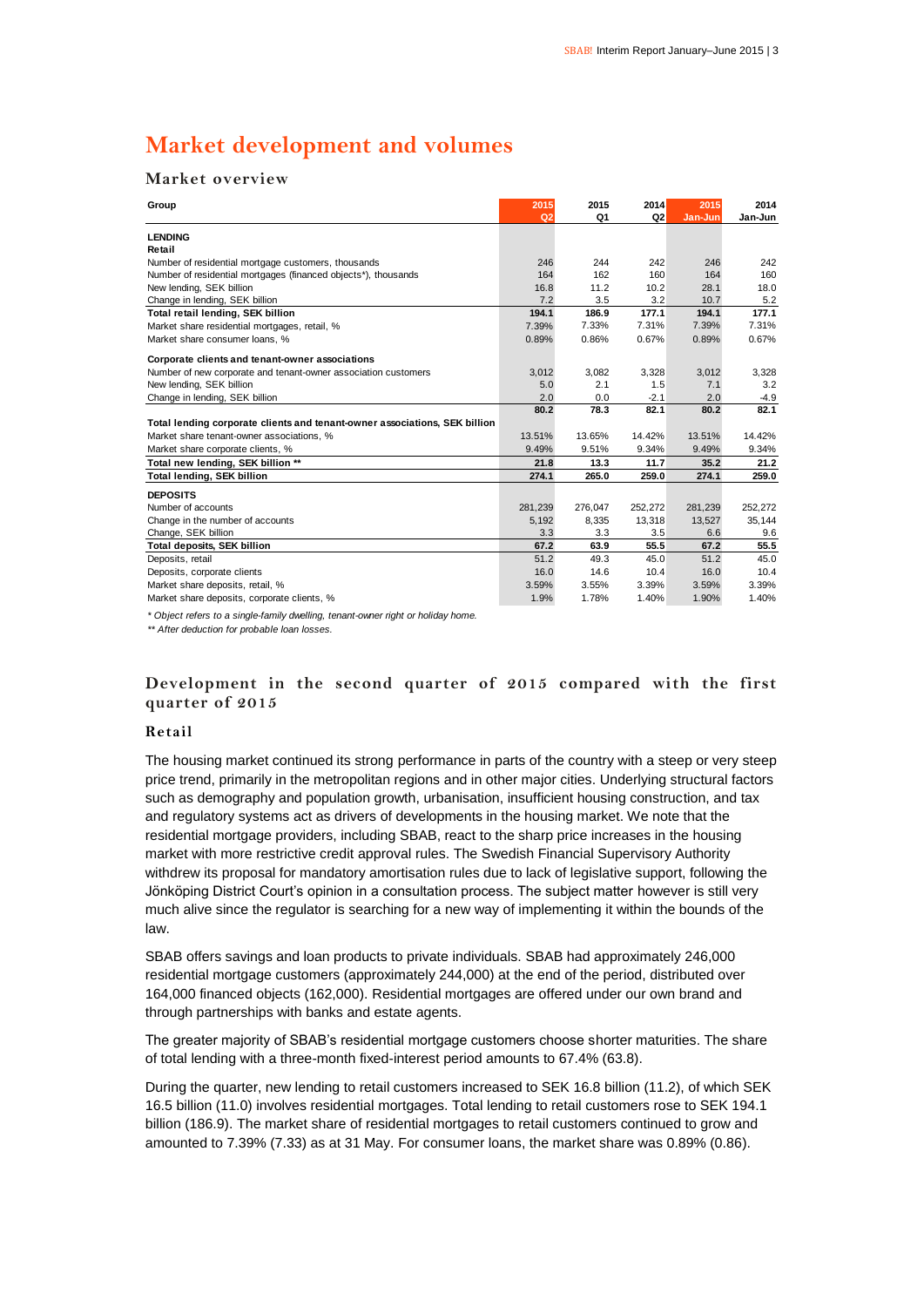

### **Chart showing lending and market shares for residential mortgages, Retail**

SBAB's retail deposits rose by SEK 1.9 billion (1.4) in the quarter to a total of SEK 51.2 billion (49.3). The market share within retail deposits increased to 3.59% (3.55).

In 2015 and thereafter, SBAB will focus on increased digitisation in the form of simplified IT systems and processes, increased digital communication and an improved digital customer experience, with the aim of meeting customer behaviour and demand. Through increased digitisation, we can offer better service, become more cost-efficient and grow at lower marginal costs.



**Chart showing total deposits in relation to total lending**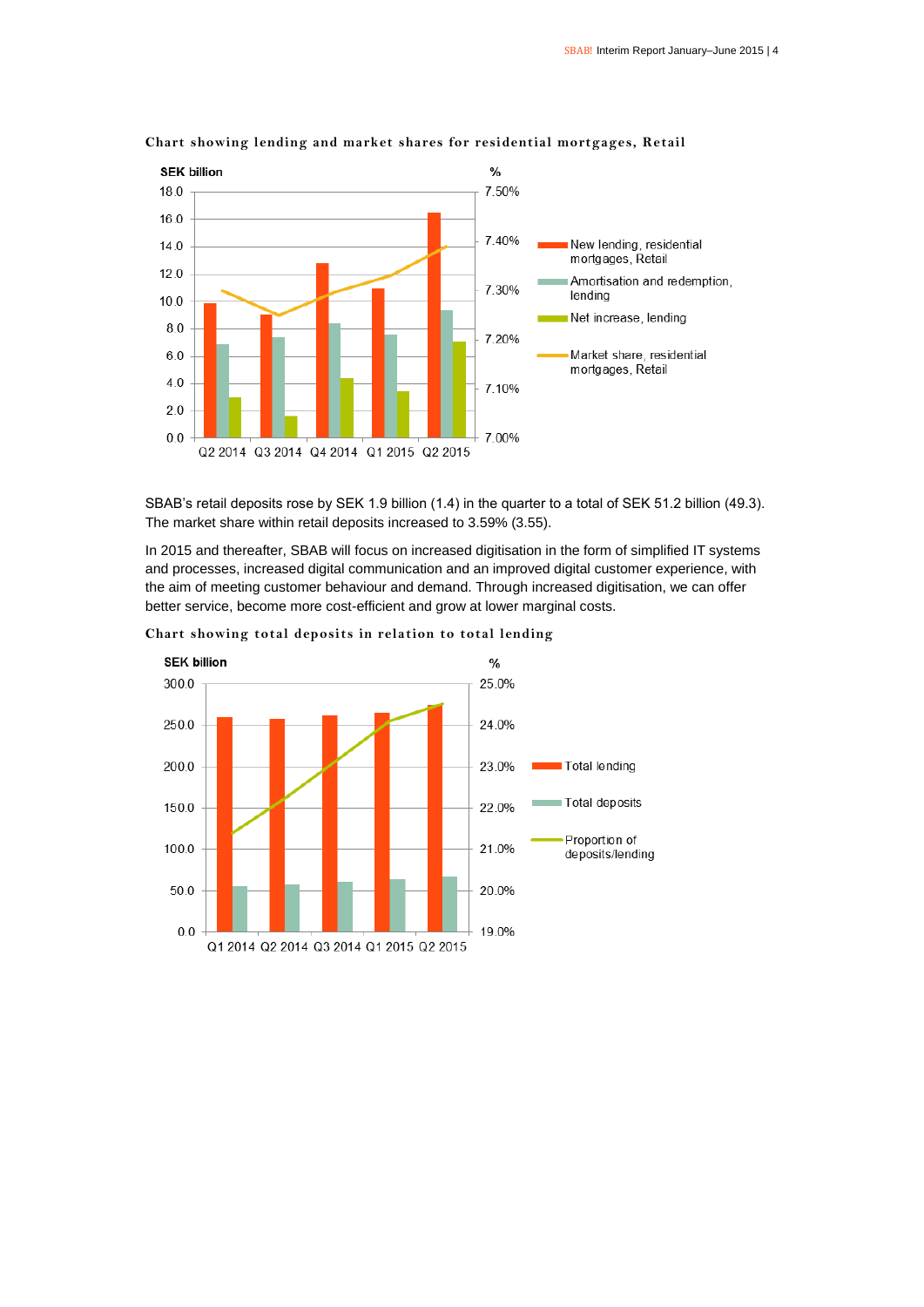### **Corporate clients and tenant-owner associations**

The market for multi-family dwellings is characterised by continued high activity and good access to funding. The transaction market has remained strong. SBAB's new lending increased in the second quarter. We have noted increased activity with regard to the new production of housing, and due to the business situation, we believe that the right conditions exist for us to start taking additional market shares. The financing of new production of housing is an area of priority for SBAB, and it is also one of the central sustainability targets. Also with regard to refinancing and additional credit to tenant-owner associations, there is now more activity on the market, and SBAB is both expanding the volume of existing customers and increasing the number of new customers.

SBAB offers savings and loans to property companies and tenant-owner associations. The number of customers amounted to 3,012 (3,082) at the end of the period.

New lending to property companies and tenant-owner associations increased to SEK 5.0 billion (2.1) in the period. Total lending increased to SEK 80.2 billion (78.3). The tenant-owner association market share was 13.51% (13.65) as at 31 May, and the corporate client market share was 9.49% (9.51).

Deposits from corporate clients rose by SEK 1.4 billion (1.9) to a total of SEK 16.0 billion (14.6). The market share within deposits from corporate clients (not financial companies) increased to 1.90% (1.78).

# **Financial performance**

### **Quarterly overview**

| Group                                                                          | 2015           | 2015                                           | 2014   | 2015   | 2014   |
|--------------------------------------------------------------------------------|----------------|------------------------------------------------|--------|--------|--------|
| <b>SEK million</b>                                                             | Q <sub>2</sub> | Q1                                             | Q4     | Q3     | Q2     |
| Net interest income                                                            | 637            | 555                                            | 549    | 552    | 514    |
| Net commission income                                                          | $-28$          | $-23$                                          | $-20$  | $-27$  | $-42$  |
| Net result from financial instruments measured at fair value (Note 2)          | $-120$         | 115                                            | 126    | 183    | 229    |
| <b>Total operating income</b>                                                  | 489            | 647                                            | 655    | 708    | 701    |
|                                                                                |                |                                                |        |        |        |
| Expenses                                                                       | $-204$         | $-194$<br>$-1$ <sup><math>\bullet</math></sup> | $-223$ | $-347$ | $-219$ |
| - of which restructuring costs                                                 | $-2$           |                                                | $-3$   | $-175$ |        |
| Profit/loss before loan losses                                                 | 285            | 453                                            | 432    | 361    | 482    |
| Loan losses, net (Note 3)                                                      | $-23$          | $-3$                                           | 8      | 1      | 20     |
| Participations in joint ventures                                               |                |                                                |        | $-1$   | 0      |
| <b>Operating profit/loss</b>                                                   | 262            | 450                                            | 441    | 361    | 502    |
| Operating profit excl. net result from financial instruments and restructuring |                |                                                |        |        |        |
| costs                                                                          | 384            | 336                                            | 318    | 353    | 273    |
|                                                                                |                |                                                |        |        |        |
| Tax                                                                            | $-58$          | $-99$                                          | $-97$  | $-78$  | $-139$ |
| Profit/loss for the periods                                                    | 204            | 351                                            | 344    | 283    | 363    |
|                                                                                |                |                                                |        |        |        |
| Cost/Income ratio                                                              | 42%            | 30%                                            | 34%    | 49%    | 31%    |
| Return on equity <sup>1)</sup>                                                 | 7.3%           | 12.5%                                          | 12.8%  | 10,9%  | 14.3%  |
| Return on equity excl. net result from financial instruments and restructuring |                |                                                |        |        |        |
| costs <sup>1</sup>                                                             | 10.6%          | 9.4%                                           | 9.3%   | 10,7%  | 8.4%   |
| Common Equity Tier 1 capital ratio <sup>2)</sup>                               | 26.8%          | 27.5%                                          | 29.8%  | 26.1%  | 23.5%  |
| <sup>1)</sup> Return on equity calculated on a full-year basis.                |                |                                                |        |        |        |

### *2) Without taking transitional rules into account.*

### **Development in the second quarter of 2015 compared with the first quarter of 2015**

### **Operating profit**

Operating profit declined to SEK 262 million (450). Excluding net income/expense from financial instruments and restructuring costs, operating profit rose to SEK 384 million (336), primarily driven by higher net interest income. The difference in operating profit between the quarters is primarily attributable to a lower net income/expense from financial instruments measured at fair value.

### **Net interest and net commission**

Net interest income rose to SEK 637 million (555) in the period, driven by an increased volume and improved lending margins. Net commission income for the period amounted to an expense of SEK 28 million (expense: 23), including a fee of SEK 32 million (32) for the government stability fund.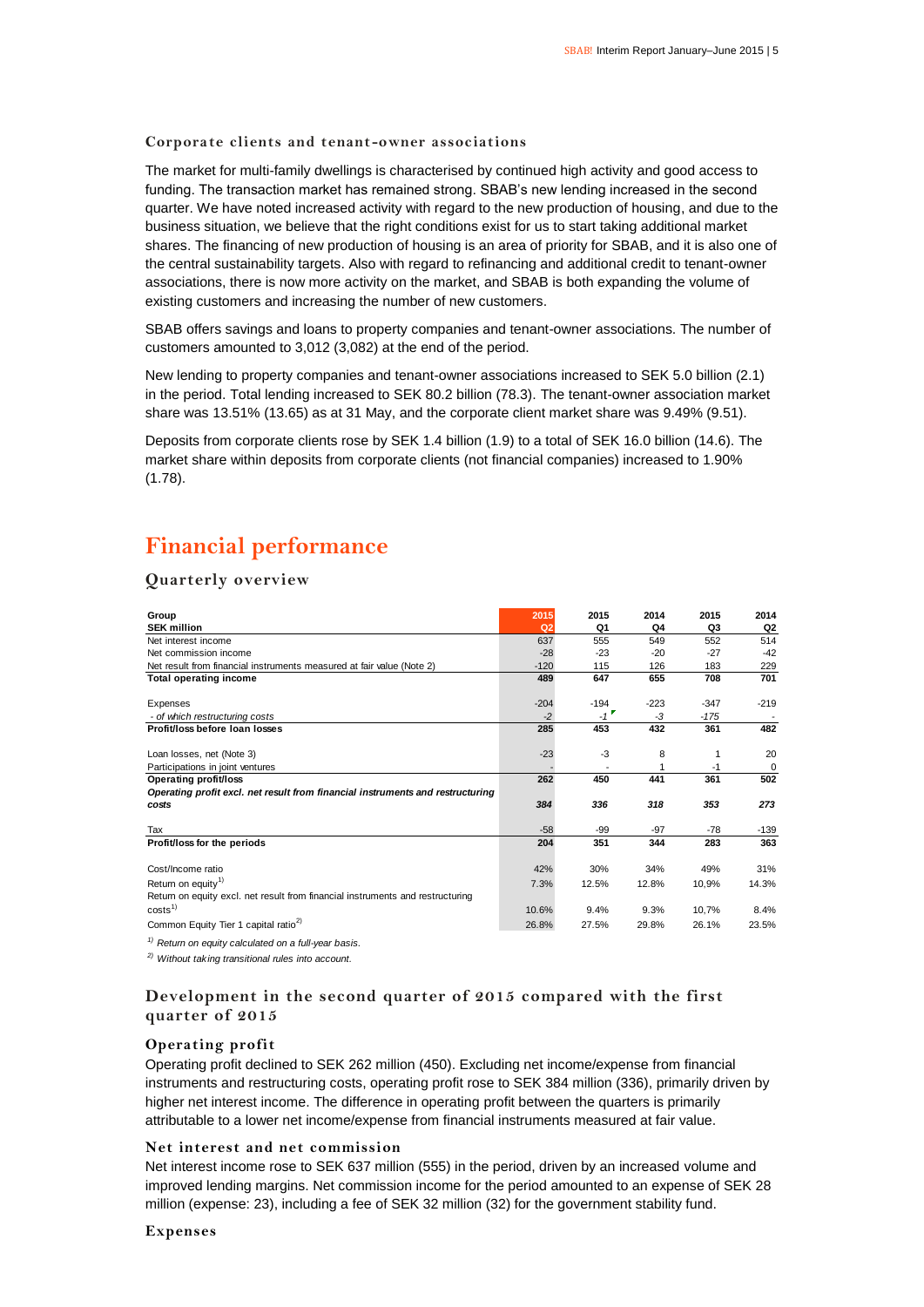Expenses increased to SEK 204 million (194). This increase in costs is primarily explained by higher personnel costs, as additional employees have been brought in to handle the strong demand for credit that also leads to strong increase in volume and inflow of new customers.

### **Loan losses**

The net effect of loan losses was a loss of SEK 23 million (loss: 3) in the second quarter. The provisions for credit losses have increased, primarily because a few older commitments within the Corporate clients and Tenant-owner association business area.



**Operating income (SEK million) Operating profit (SEK million)**







**Return on equity (%) Common Equity Tier 1 capital ratio without transitional regulations (%)**



NIEF = Net income/expense from financial items. Restr. Costs = Restructuring costs.

**Net income/expense from financial instruments measured at fair value** Net income/expense from financial instruments measured at fair value amounted to an expense of SEK 120 million (income: 115) for the period. The greatest factor impacting earnings was unrealised market value changes in the liquidity portfolio. For further information regarding how unrealised changes in market values affected profit for the period, please see Note 2.

### **Lending and deposits**

New lending for the period amounted to SEK 21.8 billion (13.3) and the total lending volume increased to SEK 274.1 billion (265.0). Deposits rose by SEK 3.3 billion (3.3) in the quarter to SEK 67.2 billion (63.9).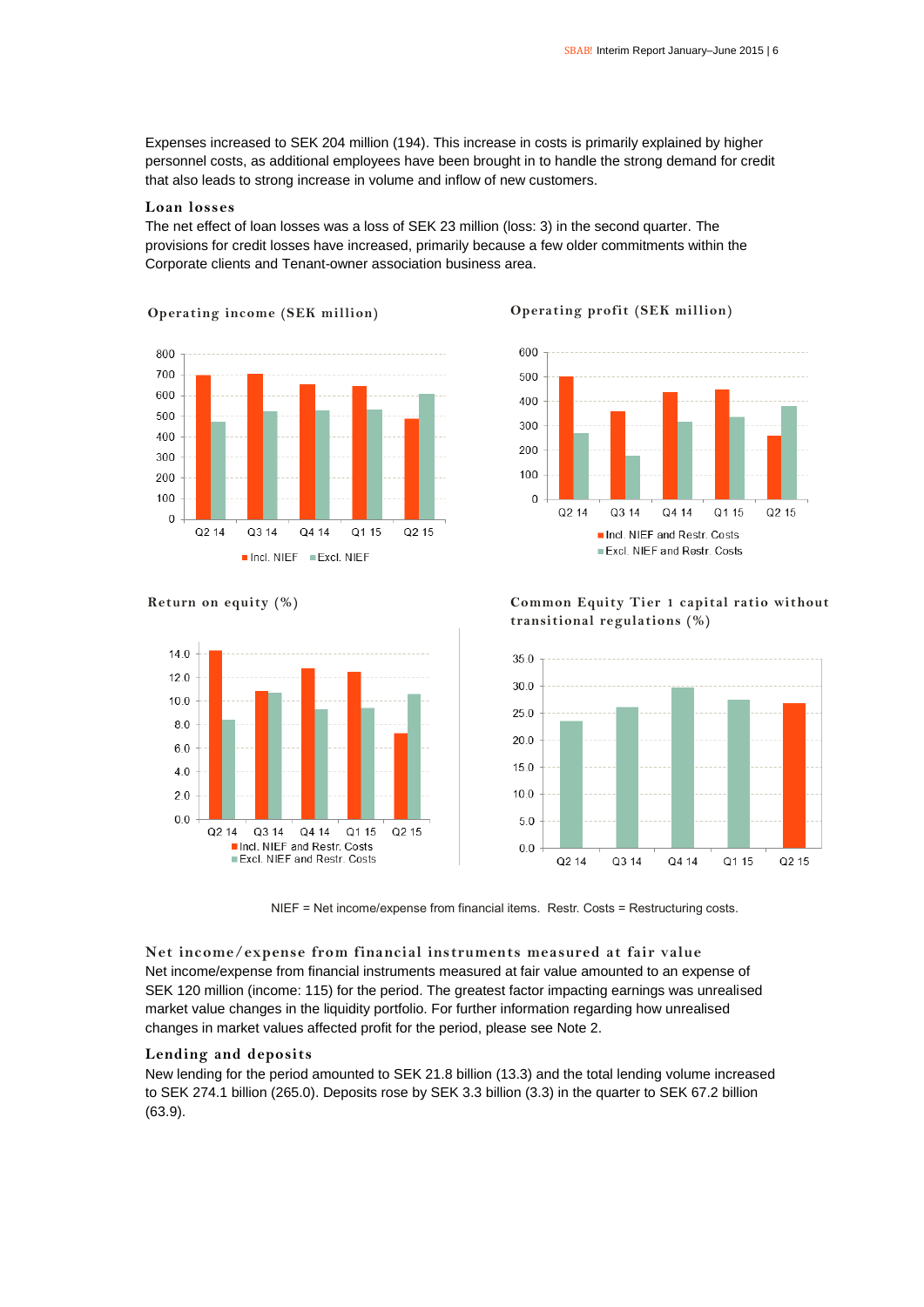### **Funding**

The total value of outstanding debt securities in issue rose by SEK 12.4 billion during the quarter to SEK 254.1 billion (241.7). During the quarter, securities amounting to SEK 37 billion (21.6) were issued, securities amounting to SEK 3.5 billion (5.6) were repurchased and securities amounting to SEK 18.9 billion (16.0) matured.

In the international market, SBAB issued a public three-year bond of EUR 750 million. The issue met favourable demand, both in Europe and Asia.

Funding through the issuance of covered bonds takes place in the wholly owned subsidiary AB Sveriges Säkerställda Obligationer (publ) (Swedish Covered Bond Corporation), "SCBC". Total outstanding covered debt totalled SEK 177.5 billion (173.1), compared with SEK 175.0 billion at the beginning of the year.

In the second quarter, a Tier 2 loan was also issued, with a volume of SEK 1 billion, intended to reinforce SBAB's own funds. The transaction was issued in SEK and met favourable demand.

In the first six months, the SBAB Group issued SEK 47 billion in long-term bonds, covering approximately 90 percent of the liabilities that mature in 2015.

### **Capital adequacy**

Credit risk is mainly reported in accordance with the IRB approach, and operational and market risks are reported in accordance with the standardised approach. According to the internal capital target, Common Equity Tier 1 capital ratio according to Pillar 1, without consideration for transitional rules, shall amount to at least 22%. The Common Equity Tier 1 capital ratio amounted to 26.8 percent (27.5). The total capital ratio according to Pillar 1, without consideration for transitional rules, amounted to 40.9% (40.1). This provides a comfortable margin to applicable external regulatory requirements. For information concerning other capital ratios, please refer to the table on page 14.

Profit for the period is included in own funds while the expected dividend has reduced own funds. The capital requirement has primarily been affected by an increased credit volume. A new subordinated debenture of SEK 1,000 million was concluded in June, and simultaneously a previously issued subordinated debenture of SEK 2,000 million was called.

The internally assessed capital requirement amounted to SEK 7,034 million (6,796) for the Group and SEK 3,480 million (2,976) for the Parent Company.

### **Liquidity reserve**

The liquidity reserve comprises liquid, interest-bearing securities with a high rating. The market value of the assets in the liquidity reserve amounted to SEK 60.5 billion (58.6). Taking the Riksbank's haircuts into account, the value of the assets was SEK 57.3 billion (55.4).

SBAB measures and stress-tests liquidity risk by calculating the survival horizon, which is an internal ratio used to see for how long contractual payment obligations can be met without access to capital market funding and net outflows from lending/deposits. This is made by totalling the maximum need of liquidity for each coming day and comparing this to the size of the liquidity portfolio after applicable haircuts. The survival horizon amounts to 329 (231) days, which the Company considers satisfactory.

The Liquidity Coverage Ratio is calculated in accordance with the Swedish Financial Supervisory Authority's regulation FFFS 2012:6. The Liquidity Coverage Ratio was 403% for all currencies combined (192), 18,690,719% for the EUR, due to large issue volumes at the end of the period (1,745), and 1,816% for the USD (1,623), which exceeds the minimum requirement of 100%. In SEK, the Liquidity Coverage Ratio amounted to 135% (96). Liquidity Coverage Ratio is a ratio affected by the amount of maturities within 30 days.

For further information on the liquidity reserve, the calculation of survival horizon and the Liquidity Coverage Ratio, see Note 9.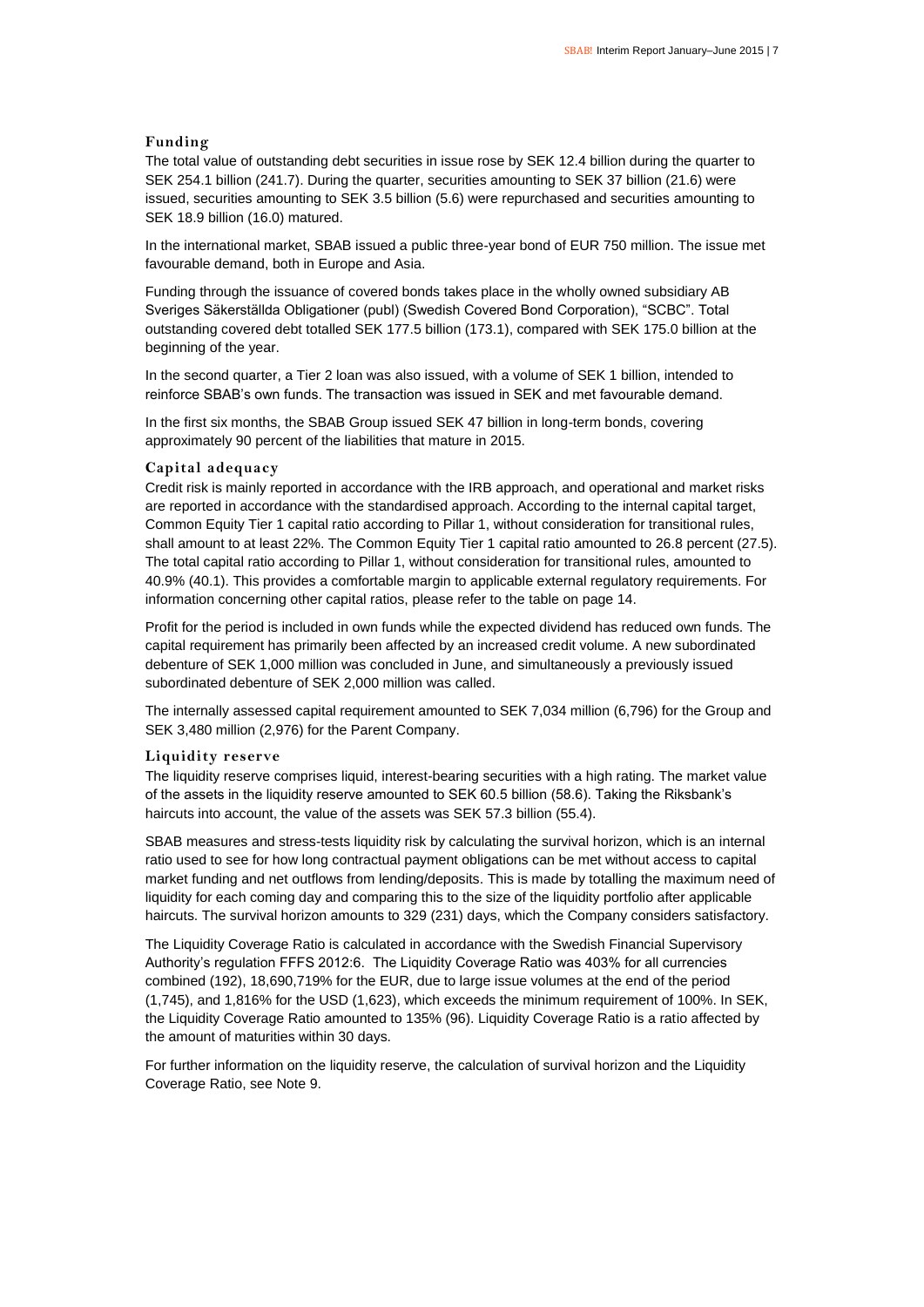### **Overview of earnings**

| Group                                                                 | 2015           | 2015   | 2014           | 2015    | 2014    |
|-----------------------------------------------------------------------|----------------|--------|----------------|---------|---------|
| <b>SEK million</b>                                                    | Q <sub>2</sub> | Q1     | Q <sub>2</sub> | Jan-Jun | Jan-Jun |
| Net interest income                                                   | 637            | 555    | 514            | 1,192   | 1,010   |
| Net commission income                                                 | $-28$          | $-23$  | $-42$          | $-51$   | $-63$   |
| Net result from financial instruments measured at fair value (Note 2) | $-120$         | 115    | 229            | $-5$    | 311     |
| Total operating income                                                | 489            | 647    | 701            | 1,136   | 1,258   |
|                                                                       |                |        |                |         |         |
| Expenses                                                              | $-204$         | $-194$ | $-219$         | $-398$  | $-438$  |
| - of which restructuring costs                                        | $-2$           | $-1$   |                | $-3$    |         |
| Profit/loss before loan losses                                        | 285            | 453    | 482            | 738     | 820     |
|                                                                       |                |        |                |         |         |
| Loan losses, net (Note 3)                                             | $-23$          | -3     | 20             | $-26$   | 21      |
| Participations in joint ventures                                      |                |        | $\Omega$       |         | 1       |
| <b>Operating profit/loss</b>                                          | 262            | 450    | 502            | 712     | 842     |
| Operating profit excl. net result from financial instruments and      |                |        |                |         |         |
| restructuring costs                                                   | 384            | 336    | 273            | 720     | 531     |
|                                                                       |                |        |                |         |         |
| Tax                                                                   | $-58$          | -99    | $-139$         | $-157$  | $-213$  |
| Profit/loss for the periods                                           | 204            | 351    | 363            | 555     | 629     |
|                                                                       |                |        |                |         |         |
| Cost/Income ratio                                                     | 42%            | 30%    | 31%            | 35%     | 35%     |
| Return on equity <sup>1)</sup>                                        | 7.3%           | 12.5%  | 14.3%          | 10.1%   | 12.6%   |
| Return on equity excl. net result from financial instruments and      |                |        |                |         |         |
| restructuring costs <sup>1)</sup>                                     | 10.6%          | 9.4%   | 8.0%           | 10.2%   | 8.0%    |
| Common Equity Tier 1 capital ratio <sup>2)</sup>                      | 26.8%          | 27.5%  | 23.5%          | 27.4%   | 23.5%   |

*1) Return on equity calculated on a full-year basis.*

*2) Without taking transitional rules into account.*

### **Performance for January–June 2015 compared with January–June 2014**

Operating profit for the period dropped to SEK 712 million (842). Income was reduced to SEK 1,136 million (1,258), with the reduction being explained by lower net income/expense from financial instruments. Net interest income rose to SEK 1,192 million (1,010) in the period, driven by a sharp increase in volume and improved lending margins. The net expense from financial instruments measured at fair value increased to SEK 5 million (income: 311) and was mainly affected by changed market values in the liquidity portfolio and hedge accounting effects.

Costs for the period declined to SEK 398 million (438). The reduction in expenses is primarily a result of the strategic decision made last autumn – the fund offering has been wound up and the work on developing a wider range of everyday banking services has been discontinued – and of the ongoing cost efficiency programme. Loan losses amounted to SEK 26 million (gain: 21). Confirmed loan losses remained low.

### **Other significant information**

### **Rating**

In March 2015, Moody's removed SBAB's "Negative Outlook". At the same time, the A2/P-1 credit rating was confirmed and SBAB's outlook was upgraded to "Stable Outlook". Standard & Poor's longterm and short-term ratings of SBAB remained unchanged over the year, A and A-1, respectively. Current ratings are stated below.

| Rating                     | 30/06/2015 | 31/12/2014 | 30/06/2014 |
|----------------------------|------------|------------|------------|
| <b>SBAB Bank AB (publ)</b> |            |            |            |
| Long-term funding          |            |            |            |
| -Standard & Poor's         | A          | A          | A          |
| -Moody's                   | A2         | A2         | A2         |
| Short-term funding         |            |            |            |
| -Standard & Poor's         | $A-1$      | $A-1$      | $A-1$      |
| -Moody's                   | $P-1$      | $P-1$      | $P-1$      |
| <b>SCBC</b>                |            |            |            |
| Long-term funding          |            |            |            |
| -Moody's                   | Aaa        | Aaa        | Aaa        |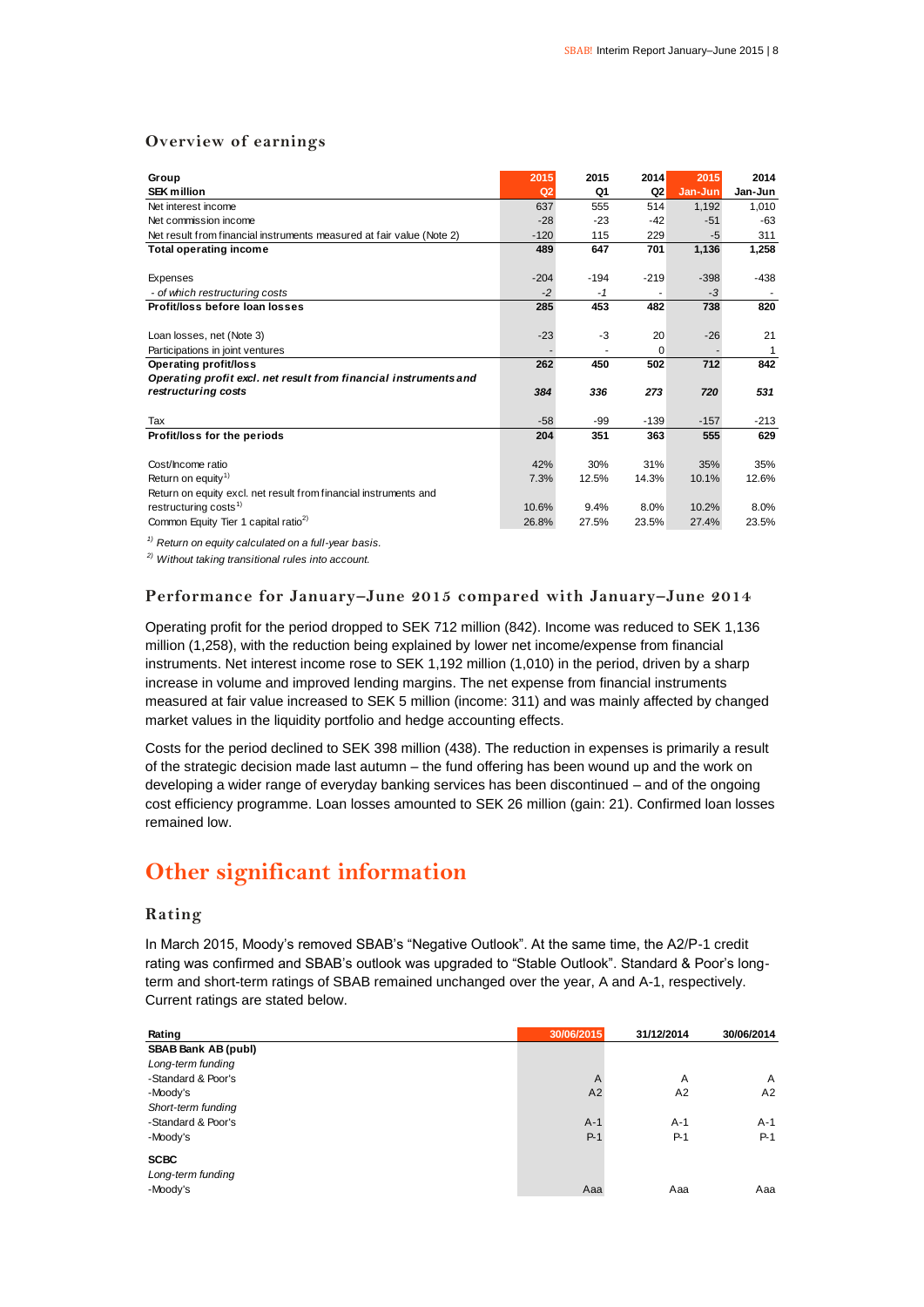### **Risks and uncertainties for the Group and Parent Company**

The economic trend in Sweden is the primary risk factor for SBAB's future earnings capacity, and the quality of the assets is mainly exposed to credit risks in the Swedish housing market. The management of interest-rate and currency risks entails some exposure to price risks. Household demand is showing a stable trend, underpinned by low inflation, low interest-rates and rising stock market and property prices. A housing market with steep price increases and rising household indebtedness among retail customers result in the Swedish economy being sensitive to changes in interest rates and house prices. The risks associated with these factors are expected to increase as long as housing prices and indebtedness continue to rise faster than incomes. Extensive regulatory developments in the residential mortgage market are an uncertainty factor.

The Swedish economy is sensitive to global economic developments and to conditions in the international financial markets.

For further information on SBAB's risks and risk management, please refer to the Risk Management section and Note 2 in the 2014 Annual Report.

### **Changes in Executive Management in the second quarter**

Daniel Ljungel, Head of Partner, joined the Executive Management. Elizabet Jönsson, Head of Communications & Business Development Officer, was also appointed Head of Retail market. She was already a member of the Executive Management. Håkan Höijer, formerly acting Head Retail, Head of Retail Market and a member of the Executive Management, resigned from these positions. Håkan Höijer has been appointed Head of the Karlstad office. Klas Danielsson, CEO, is now in charge of the Retail business area. Carina Eriksson was appointed Head of HR and joined the Executive Management. Bror-Göran Pettersson was appointed COO and joined the Executive Management.

### **Financial calendar**

Interim report January–September 2015 22 October 2015 Year-end report 2015 5 February 2016

### **Review Report**

This report has been reviewed by the company's auditor. The review report is given on page 26.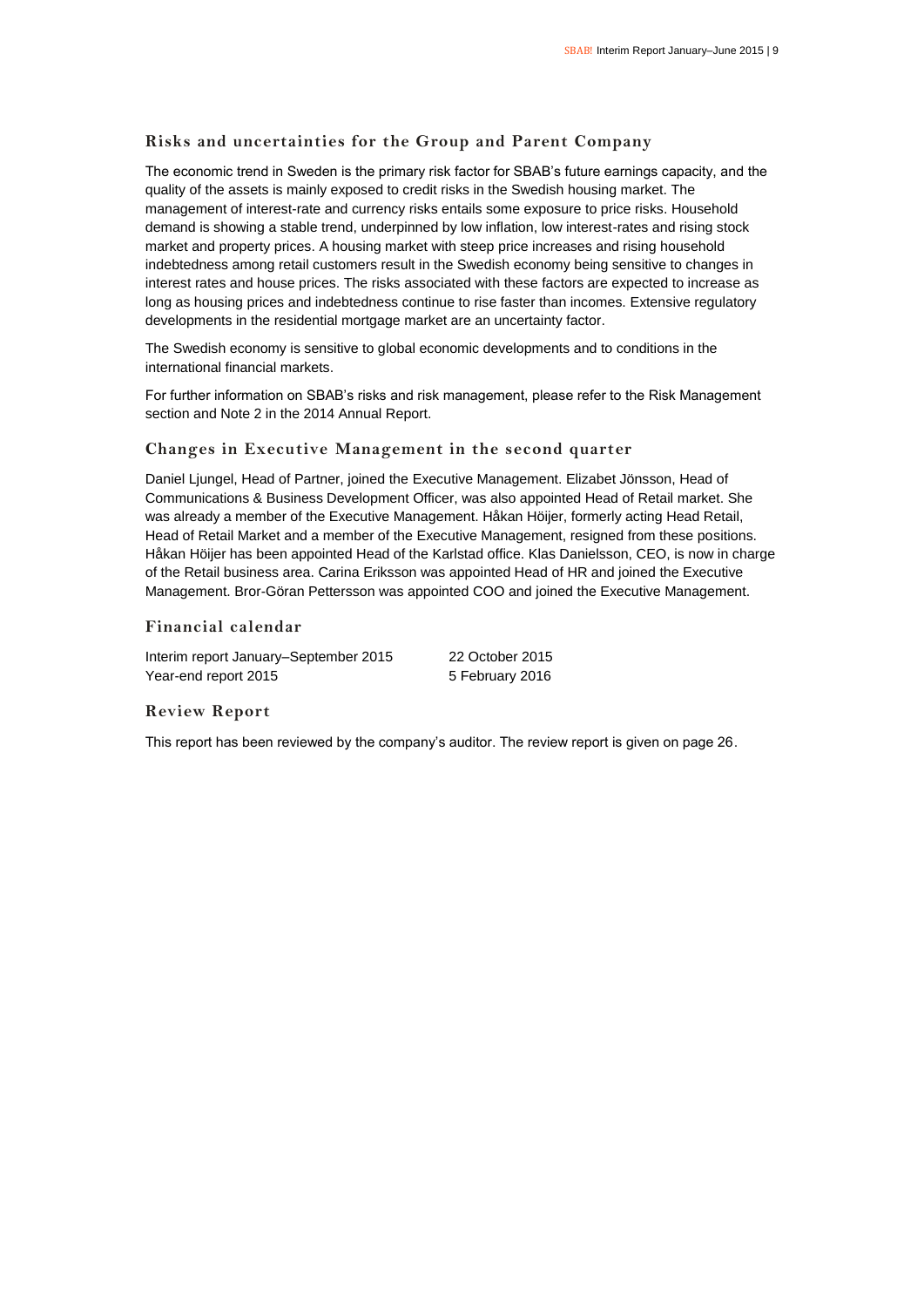The Board of Directors and the CEO affirm that this interim report provides an accurate overview of the operations, financial position and performance of the Parent Company and the Group, and describes the significant risks and uncertainties faced by the Parent Company and the companies in the Group.

Stockholm, 16 July 2015

Bo Magnusson **Bo Magnusson** Jakob Grinbaum

Chairman Deputy Chairman

Carl-Henrik Borg **Lars Börjesson** Board Member Board Member

Kristina Ekengren Anders Heder

Board Member **Board Member (employee representative)** 

Jane Lundgren-Ericsson Ebba Lindsö Board Member Board Member

Karin Moberg **Helen** Vallin

Board Member Board Member (employee representative)

Klas Danielsson CEO

For further information, contact CEO Klas Danielsson, +46 8 614 43 01, [klas.danielsson@sbab.se](mailto:klas.danielsson@sbab.se) or CFO Mikael Inglander, +46 8 614 43 28[, mikael.inglander@sbab.se.](mailto:mikael.inglander@sbab.se)

Become a customer[: www.sbab.se](http://www.sbab.se/)

*The information in this report is such that SBAB Bank AB (publ) is required to disclose in accordance with the Swedish Financial Instruments Trading Act and the Swedish Securities Market Act, as well as in the guidelines contained in the Swedish Government's ownership policy and the guidelines for companies in which the Government is an owner. The information was submitted for publication on 17 July 2015 at 8.00 a.m. (CET).*

*While every care has been taken in the translation of this report, readers are reminded that the original report, signed by the Board and the CEO, is in Swedish.*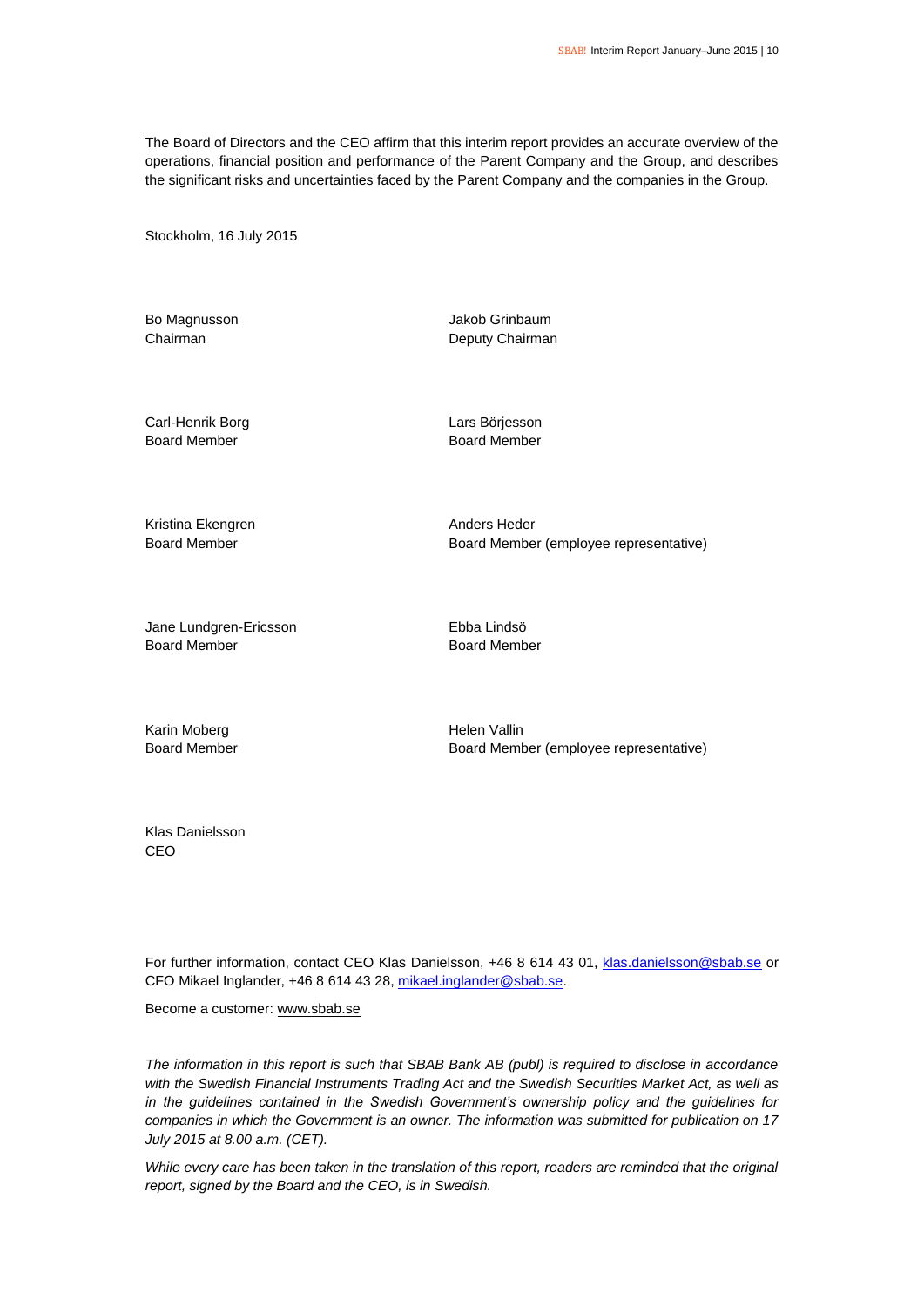# **Income statement**

| Group                                                              | 2015           | 2015   | 2014     | 2015     | 2014     | 2014     |
|--------------------------------------------------------------------|----------------|--------|----------|----------|----------|----------|
| <b>SEK million</b>                                                 | Q <sub>2</sub> | Q1     | Q2       | Jan-Jun  | Jan-Jun  | Jan-Dec  |
| Interest income                                                    | 1,314          | 1,466  | 1,909    | 2,780    | 3,866    | 7,261    |
| Interest expense                                                   | $-677$         | $-911$ | $-1,395$ | $-1,588$ | $-2,856$ | $-5,150$ |
| Net interest income                                                | 637            | 555    | 514      | 1,192    | 1,010    | 2,111    |
|                                                                    |                |        |          |          |          |          |
| Commission income                                                  | 13             | 20     | 9        | 33       | 18       | 47       |
| Commission expense                                                 | $-41$          | $-43$  | $-51$    | $-84$    | $-81$    | $-157$   |
| Net result from financial instruments meas. at fair value (Note 2) | $-120$         | 115    | 229      | $-5$     | 311      | 620      |
| <b>Total operating income</b>                                      | 489            | 647    | 701      | 1,136    | 1,258    | 2,621    |
|                                                                    |                |        |          |          |          |          |
| Personnel costs                                                    | $-101$         | -88    | $-106$   | $-189$   | $-219$   | $-414$   |
| Other expenses                                                     | $-95$          | -99    | $-103$   | $-194$   | $-201$   | $-434$   |
| Amortisation and depreciation of fixed assets                      | $-8$           | $-7$   | $-10$    | $-15$    | $-18$    | $-160$   |
| Total expenses before loan losses                                  | $-204$         | $-194$ | $-219$   | $-398$   | $-438$   | $-1,008$ |
| Protit/loss before loan losses                                     | 285            | 453    | 482      | 738      | 820      | 1,613    |
|                                                                    |                |        |          |          |          |          |
| Loan losses, net (Note 3)                                          | $-23$          | $-3$   | 20       | $-26$    | 21       | 30       |
| Participations in joint ventures                                   |                |        | $\Omega$ |          |          | 1        |
| <b>Operating profit/loss</b>                                       | 262            | 450    | 502      | 712      | 842      | 1,644    |
|                                                                    |                |        |          |          |          |          |
| Tax                                                                | $-58$          | -99    | $-139$   | $-157$   | $-213$   | -388     |
| Profit/loss for the period                                         | 204            | 351    | 363      | 555      | 629      | 1,256    |

# **Statement of comprehensive income**

| Group<br><b>SEK million</b>                                                      | 2015<br>Q <sub>2</sub> | 2015<br>Q1 | 2014<br>Q2 | 2015<br>Jan-Jun | 2014<br>Jan-Jun | 2014<br>Jan-Dec |
|----------------------------------------------------------------------------------|------------------------|------------|------------|-----------------|-----------------|-----------------|
| Profit/loss for the period                                                       | 204                    | 351        | 363        | 555             | 629             | 1,256           |
| OTHER COMPREHENSIVE INCOME                                                       |                        |            |            |                 |                 |                 |
| Components that have been or will be reversed against the income<br>statement    |                        |            |            |                 |                 |                 |
| Change in reclassified financial assets, before tax                              |                        |            |            |                 | 3               | 32              |
| Changes related to financial assets available before sale, before tax            | $-20$                  | $-2$       |            | $-22$           |                 | $-5$            |
| Changes related to cash flow hedges, before tax                                  | $-186$                 | 111        |            | $-75$           |                 | 128             |
| Tax attributable to components that will be reversed against the                 | 45                     | -24        | -0         | 21              | $-1$            | $-36$           |
| Components that have not or will not be reversed against the<br>income statement |                        |            |            |                 |                 |                 |
| Revaluation effects of defined benefit pension plans, before tax                 | 61                     | -61        |            |                 |                 | $-71$           |
| Tax attributable to components that will not be reversed against the             |                        |            |            |                 |                 |                 |
| income statement                                                                 | $-13$                  | 13         |            |                 |                 | 16              |
| Other comprehensive income, net after tax                                        | $-113$                 | 37         |            | $-76$           | 2               | 64              |
| Total comprehensive income for the period                                        | 91                     | 388        | 364        | 479             | 631             | 1,320           |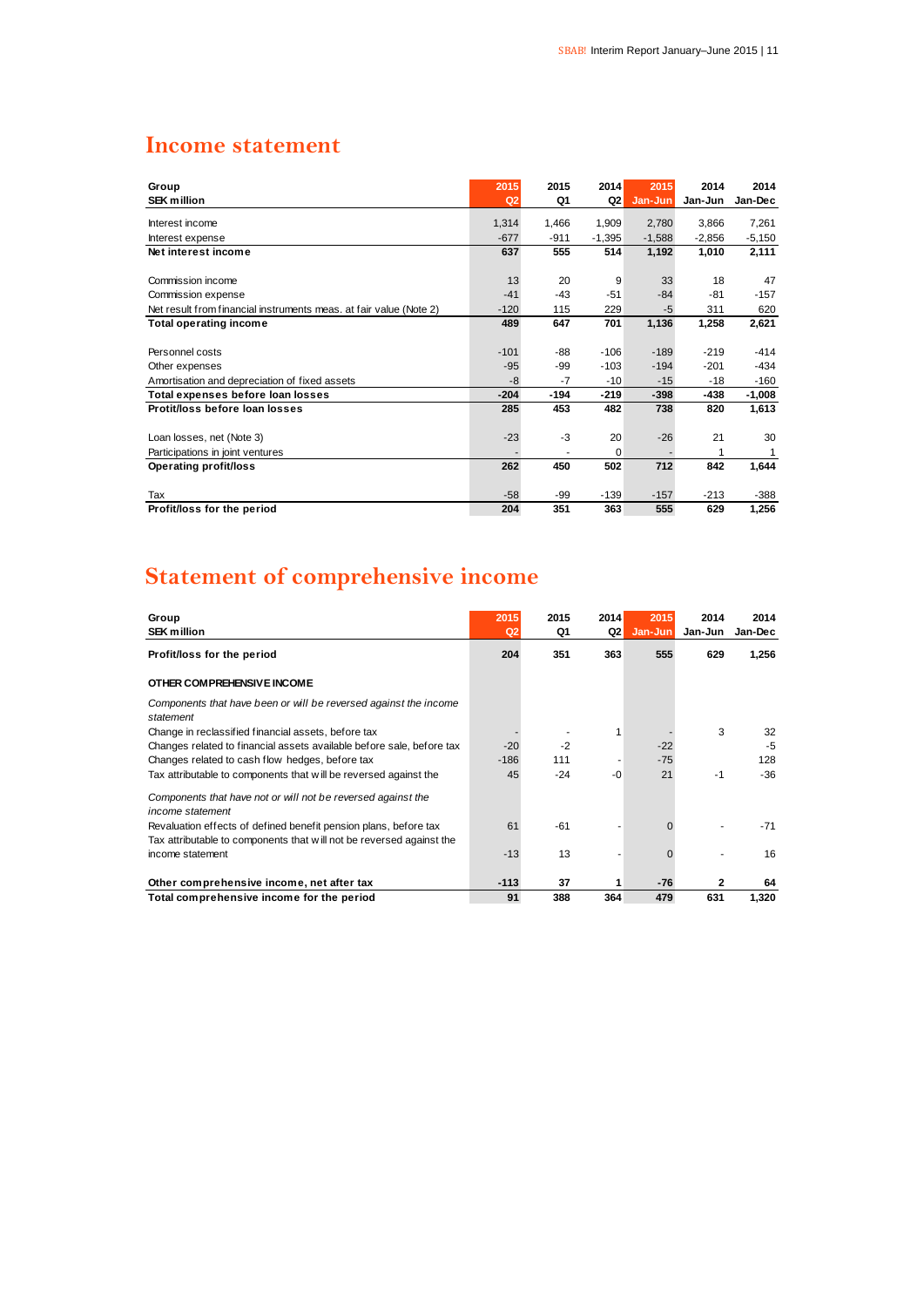# **Balance sheet**

| Group                                                             |                |            |            |
|-------------------------------------------------------------------|----------------|------------|------------|
| <b>SEK million</b>                                                | 30/06/2015     | 31/12/2014 | 30/06/2014 |
| <b>ASSETS</b>                                                     |                |            |            |
| Cash and balances at central banks                                | $\overline{0}$ | 0          | 0          |
| Chargeable treasury bills and other eligible bills                | 15,540         | 15,557     | 10,858     |
| Lending to credit institutions                                    | 18,068         | 7,437      | 15,248     |
| Lending to the public (Note 4)                                    | 274,123        | 261,445    | 259,021    |
| Change in value of interest-rate-hedged items in portfolio hedges | 742            | 937        | 874        |
| Bonds and other interest-bearing securities                       | 44,263         | 42,335     | 37,987     |
| Derivative instruments (Note 5)                                   | 8,230          | 9,408      | 7,439      |
| Shares and participations                                         |                | 253        | 238        |
| Shares and participations in joint ventures                       |                |            | 77         |
| Deferred tax assets                                               | 104            | 104        |            |
| Intangible fixed assets                                           | 51             | 52         | 186        |
| Tangible fixed assets                                             | 23             | 27         | 32         |
| Other assets                                                      | 3,517          | 461        | 951        |
| Prepaid expenses and accrued income                               | 966            | 969        | 871        |
| <b>TOTAL ASSETS</b>                                               | 365,627        | 338,985    | 333,782    |
| <b>LIABILITIES AND EQUITY</b>                                     |                |            |            |
| Liabilities                                                       |                |            |            |
| Liabilities to credit institutions                                | 16,521         | 7.284      | 13.729     |
| Deposits from the public                                          | 67,200         | 60,610     | 55,480     |
| Debt securities in issue                                          | 254,085        | 243,168    | 236,300    |
| Derivative instruments (Note 5)                                   | 5,718          | 7,263      | 8,250      |
| Other liabilities                                                 | 1,549          | 424        | 286        |
| Accrued expenses and prepaid income                               | 3,053          | 3,200      | 3,175      |
| Provisions                                                        | 87             | 89         | 419        |
| Subordinated debt                                                 | 6,436          | 5,946      | 5,831      |
| <b>Total liabilities</b>                                          | 354,649        | 327,984    | 323,470    |
| Equity                                                            |                |            |            |
| Share capital                                                     | 1,958          | 1,958      | 1,958      |
| Other reserves                                                    | 1              | 77         | 15         |
| Retained earnings                                                 | 8,464          | 7,710      | 7,710      |
| Profit/loss for the year                                          | 555            | 1,256      | 629        |
| <b>Total equity</b>                                               | 10,978         | 11,001     | 10,312     |
| TOTAL LIABILITIES AND EQUITY                                      | 365,627        | 338,985    | 333,782    |

# **Statement of changes in equity**

| Group                                                                                                                     | Share   | Other    | Retained | P/L for the | Total  |  |
|---------------------------------------------------------------------------------------------------------------------------|---------|----------|----------|-------------|--------|--|
| <b>SEK million</b>                                                                                                        | capital | reserves | earnings | period      | equity |  |
| Opening balance, 1 January 2015                                                                                           | 1.958   | 77       | 7.710    | 1.256       | 11,001 |  |
| Dividends paid                                                                                                            |         |          | $-502$   |             | $-502$ |  |
| Total comprehensive income for the period                                                                                 |         | $-76$    |          | 555         | 479    |  |
| Closing balance, 30 June 2015                                                                                             | 1.958   |          | 7.208    | 1.811       | 10,978 |  |
|                                                                                                                           |         |          |          |             |        |  |
| In accordance with a resolution by the Annual General Meeting on 22 April 2015, SBAB has paid a dividend to its ow ner of |         |          |          |             |        |  |
| SEK 502 million (SEK 25,634 per share).                                                                                   |         |          |          |             |        |  |

|                                           | Share        | Other    | Retained | P/L for the | Total  |
|-------------------------------------------|--------------|----------|----------|-------------|--------|
|                                           | capital      | reserves | earnings | period      | equity |
| Opening balance, 1 January 2014           | 1,958        | 13       | 7,710    |             | 9,681  |
| Total comprehensive income for the year   |              | 64       |          | 1.256       | 1,320  |
| Closing balance, 31 December 2014         | 1.958        | 77       | 7.710    | 1,256       | 11,001 |
|                                           | <b>Share</b> | Other    | Retained | P/L for the | Total  |
|                                           | capital      | reserves | earnings | period      | equity |
| Opening balance, 1 January 2014           | 1.958        | 13       | 7,710    |             | 9.681  |
| Total comprehensive income for the period |              | 2        |          | 629         | 631    |
| Closing balance, 30 June 2014             | 1.958        | 15       | 7.710    | 629         | 10.312 |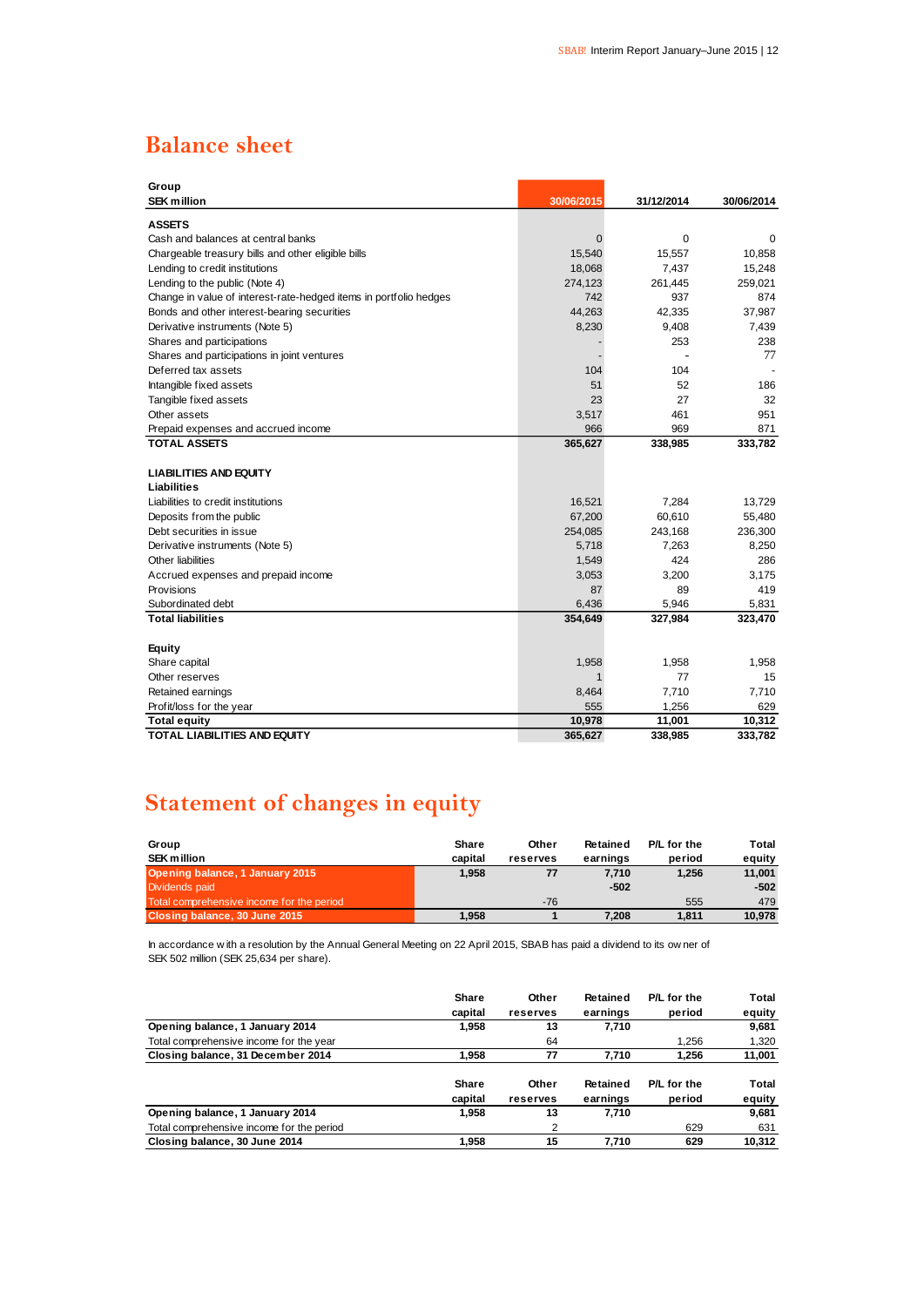# **Cash flow statement**

| Group<br><b>SEK million</b>                              | 2015<br>Jan-Jun | 2014<br>Jan-Dec | 2014<br>Jan-Jun |
|----------------------------------------------------------|-----------------|-----------------|-----------------|
| Cash and cash equivalents at the beginning of the period | 7.422           | 19.238          | 19.238          |
| Cash flow from operating activities                      | 10.657          | $-11.892$       | $-3.981$        |
| Cash flow from investing activities                      | -9              | 76              | $-35$           |
| Cash flow from funding activities                        | $-2$            |                 |                 |
| Increase/Decrease in cash and cash equivalents           | 10.646          | $-11.816$       | -4.016          |
| Cash and cash equivalents at the end of the period       | 18.068          | 7.422           | 15.222          |

Cash and cash equivalents are defined as cash and loans to credit institutions with maturities of less than three months from the acquisition date.

# **Own funds**

Disclosures in accordance with Article 5 of Commission Implementing Regulation (EU) No 1423/2013

| Group<br><b>SEK million</b>                                                                    | 30/06/2015   | 31/12/2014 | 30/06/2014 |
|------------------------------------------------------------------------------------------------|--------------|------------|------------|
| Common Equity Tier 1 capital: instruments and reserves                                         |              |            |            |
| Capital instruments and associated share premium reserves                                      | 1,958        | 1,958      | 1,958      |
| Retained earnings                                                                              | 8,464        | 7,710      | 7,710      |
| Accumulated other comprehensive income (and other reserves, to include unrealised gains        |              |            |            |
| and losses according to applicable accounting standards)                                       | $\mathbf{1}$ | 77         | $-21$      |
| Interim profit/loss after deduction of foreseeable costs and dividends, verified by persons    |              |            |            |
| in an independent position                                                                     | 333          | 754        | 14         |
| Common Equity Tier 1 capital before regulatory adjustments                                     | 10,756       | 10,499     | 9,661      |
| Common Equity Tier 1 capital: regulatory adjustments                                           |              |            |            |
| Additional value adjustments (negative amount)                                                 | $-66$        | $-70$      | $-35$      |
| Intangible assets (net after deduction for associated tax liabilities) (negative amount)       | $-43$        | $-43$      | $-149$     |
| Reserves in fair value related to profit or loss on cash flow hedging                          | $-41$        | $-100$     |            |
| Negative amounts follow ing the calculation of expected loss amounts                           | $-65$        | $-85$      | -89        |
| Gains or losses on liabilities valued at fair value that result from changes in the own credit |              |            |            |
| standing of the institution                                                                    | $-28$        | -2         | -7         |
| Total regulatory adjustments to the Common Equity Tier 1 capital                               | $-243$       | $-300$     | -280       |
| <b>Common Equity Tier 1 capital</b>                                                            | 10,513       | 10,199     | 9,381      |
| Additional Tier 1 instruments: instruments                                                     |              |            |            |
| Capital instruments and associated share premium reserves                                      | 1,500        |            |            |
| Of which classified as liabilities according to applicable accounting standards                | 1,500        |            |            |
| Amount for qualified items referred to in Article 484(4) and associated share premium          |              |            |            |
| reserves included in the phase-out from the additional Tier 1 instruments                      | 994          | 2,395      | 2,395      |
| Additional Tier 1 instruments before regulatory adjustments                                    | 2,494        | 2,395      | 2,395      |
| Additional Tier 1 instruments: Regulatory adjustments                                          |              |            |            |
| Total regulatory adjustments of additional Tier 1 instruments                                  |              |            |            |
| <b>Additional Tier 1 instruments</b>                                                           | 2,494        | 2,395      | 2,395      |
| Tier 1 capital (Tier 1 capital = Common Equity Tier 1 capital + additional Tier 1              | 13,007       | 12,594     | 11,776     |
| Tier 2 capital: instruments and allocations                                                    |              |            |            |
| Capital instruments and associated share premium reserves                                      | 3,000        | 2,599      | 2,599      |
| Amount for qualified items referred to in Article 484(5) and associated share premium          |              |            |            |
| reserves that are phased out from Tier 2 capital                                               |              | 114        | 183        |
| Tier 2 capital before regulatory adjustments                                                   | 3,000        | 2,713      | 2,782      |
| Tier 2 capital: regulatory adjustments                                                         |              |            |            |
| Total regulatory adjustments of Tier 2 capital                                                 |              |            |            |
| <b>Tier 2 capital</b>                                                                          | 3,000        | 2,713      | 2,782      |
| Total capital (total capital = Tier 1 capital + Tier 2 capital)                                | 16,007       | 15,307     | 14,558     |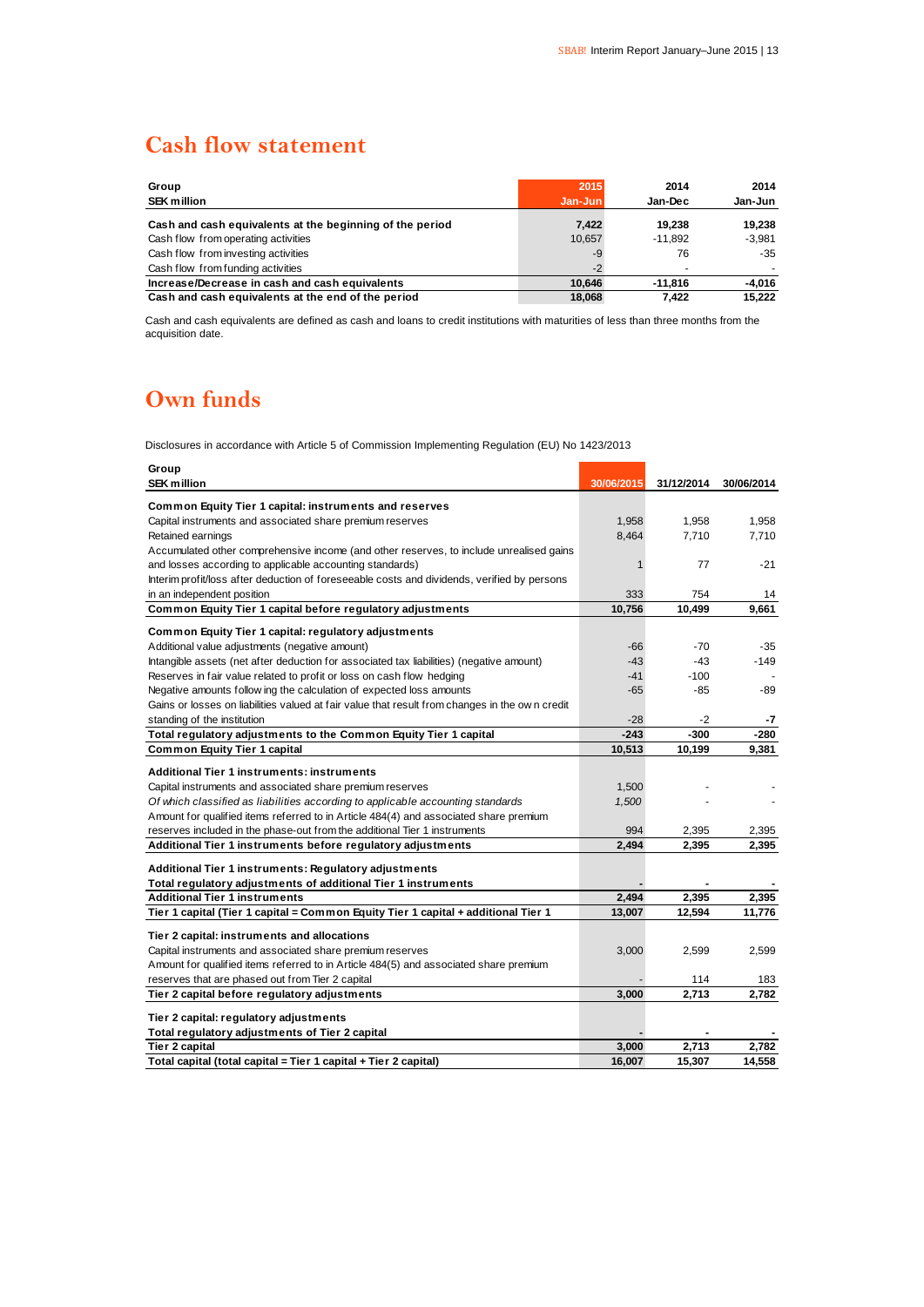$\bar{z}$ 

# **Capital requirements**

| Group                                                             | 30/06/2015     |              |                | 31/12/2014  | 30/06/2014 |              |
|-------------------------------------------------------------------|----------------|--------------|----------------|-------------|------------|--------------|
|                                                                   | <b>Capital</b> | <b>Risk</b>  | Capital        | <b>Risk</b> | Capital    | <b>Risk</b>  |
|                                                                   | require-       | exposure     | require-       | exposure    | require-   | exposure     |
| <b>SEK million</b>                                                | ment           | amount       | ment           | amount      | ment       | amount       |
| Credit risk recognised in accordance with IRB approach            |                |              |                |             |            |              |
| <b>Exposures to corporates</b>                                    | 583            | 7,285        | 558            | 6,975       | 683        | 8,535        |
| Retail exposures                                                  | 1,070          | 13,373       | 1,028          | 12,851      | 1,058      | 13,231       |
| - of which exposures to SME                                       | 127            | 1,590        | 139            | 1,737       | 140        | 1,759        |
| - of which retail exposures secured by immovable property         | 943            | 11,783       | 889            | 11,114      | 918        | 11,472       |
| Positions in securitisations                                      |                |              |                |             | 275        | 3,438        |
| Total exposures in accordance with IRB approach                   | 1,653          | 20,658       | 1,586          | 19,826      | 2,016      | 25,204       |
|                                                                   |                |              |                |             |            |              |
| Credit risk reported in accordance with standardised approach     |                |              |                |             |            |              |
| Exposures to governments and central banks                        | $\mathbf 0$    | $\mathbf{0}$ | 0              | 0           | 0          | $\mathbf 0$  |
| Exposures to regional governments or local authorities            | $\mathbf 0$    | $\Omega$     | $\Omega$       | $\Omega$    | $\Omega$   | $\Omega$     |
| Exposures to institutions*                                        | 149            | 1,865        | 111            | 1,388       | 73         | 907          |
| - of which, derivatives according to CRR, Appendix 2              | 133            | 1,658        | 103            | 1,291       | 72         | 894          |
| - of which, repos                                                 | 16             | 199          | $\overline{7}$ | 85          | 0          | $\mathbf{1}$ |
| Exposures to corporates                                           | 243            | 3,040        | 146            | 1,829       | 127        | 1,600        |
| Retail exposures                                                  | 185            | 2,316        | 143            | 1,783       | 127        | 1,582        |
| Exposures in default                                              | $\mathbf{1}$   | 11           | 1              | 10          | 1          | 9            |
| Exposures in the form of covered bonds                            | 109            | 1,362        | 59             | 744         | 188        | 2,350        |
| Exposures to institutions and corporates with a short-term credit |                |              |                |             |            |              |
| assessment                                                        | 122            | 1,529        | $\overline{7}$ | 86          | 18         | 225          |
| Exposures to CIU:s                                                |                |              | 20             | 253         | 19         | 238          |
| Other items                                                       | 72             | 901          | 86             | 1.070       | 81         | 1,015        |
| Total exposures in accordance with standardised approach          | 881            | 11,024       | 573            | 7,163       | 634        | 7,926        |
|                                                                   |                |              |                |             |            |              |
| <b>Market risk</b>                                                | 255            | 3,183        | 337            | 4,210       | 324        | 4,048        |
| - of which, position risk                                         | 205            | 2,557        | 279            | 3,491       | 293        | 3,663        |
| - of which, currency risk                                         | 50             | 626          | 58             | 719         | 31         | 385          |
| Operational risk                                                  | 239            | 2,989        | 164            | 2,047       | 164        | 2,047        |
| Credit valuation adjustment risk                                  | 105            | 1,308        | 80             | 1,001       | 53         | 667          |
| Total capital requirements and risk exposure amount               | 3,133          | 39,162       | 2,740          | 34,247      | 3,191      | 39,892       |
| Capital requirements for capital conservation buffer              | 979            |              | 856            |             | 997        |              |
| Capital requirements for countercyclical buffer                   |                |              |                |             |            |              |
| <b>Total capital requirements</b>                                 | 4,116          |              | 3,596          |             | 4,188      |              |

*\*The risk-weighted exposure amount for counterparty risk according to CRR, Article 92, item 3(f), amounts to SEK 1,857 million (1,376).*

# **Capital adequacy**

| Group<br><b>SEK million</b>          | 30/06/2015 | 31/12/2014 | 30/06/2014 |
|--------------------------------------|------------|------------|------------|
|                                      |            |            |            |
| Common Equity Tier 1 capital         | 10,513     | 10,199     | 9,381      |
| Tier 1 capital                       | 13,007     | 12,594     | 11,776     |
| Total ow n funds                     | 16,007     | 15,307     | 14,558     |
| <b>Without transition rules</b>      |            |            |            |
| Risk exposure amount                 | 39,162     | 34,247     | 39,892     |
| Common Equity Tier 1 capital ratio   | 26.8%      | 29.8%      | 23.5%      |
| Excess* Common Equity Tier 1 capital | 8,751      | 8,658      | 7,586      |
| Tier 1 capital ratio                 | 33.2%      | 36.8%      | 29.5%      |
| Excess* Tier 1 capital               | 10,658     | 10,539     | 9,383      |
| Total capital ratio                  | 40.9%      | 44.7%      | 36.5%      |
| Excess* total capital                | 12,874     | 12,567     | 11,367     |
| With transition rules                |            |            |            |
| Own funds                            | 16,072     | 15,392     | 14,647     |
| Risk exposure amount                 | 153,838    | 142,975    | 142,521    |
| Total capital ratio                  | 10.4%      | 10.8%      | 10.3%      |

\* Surplus of capital has been calculated based on the minimum capital requirements (w ithout buffer requirements)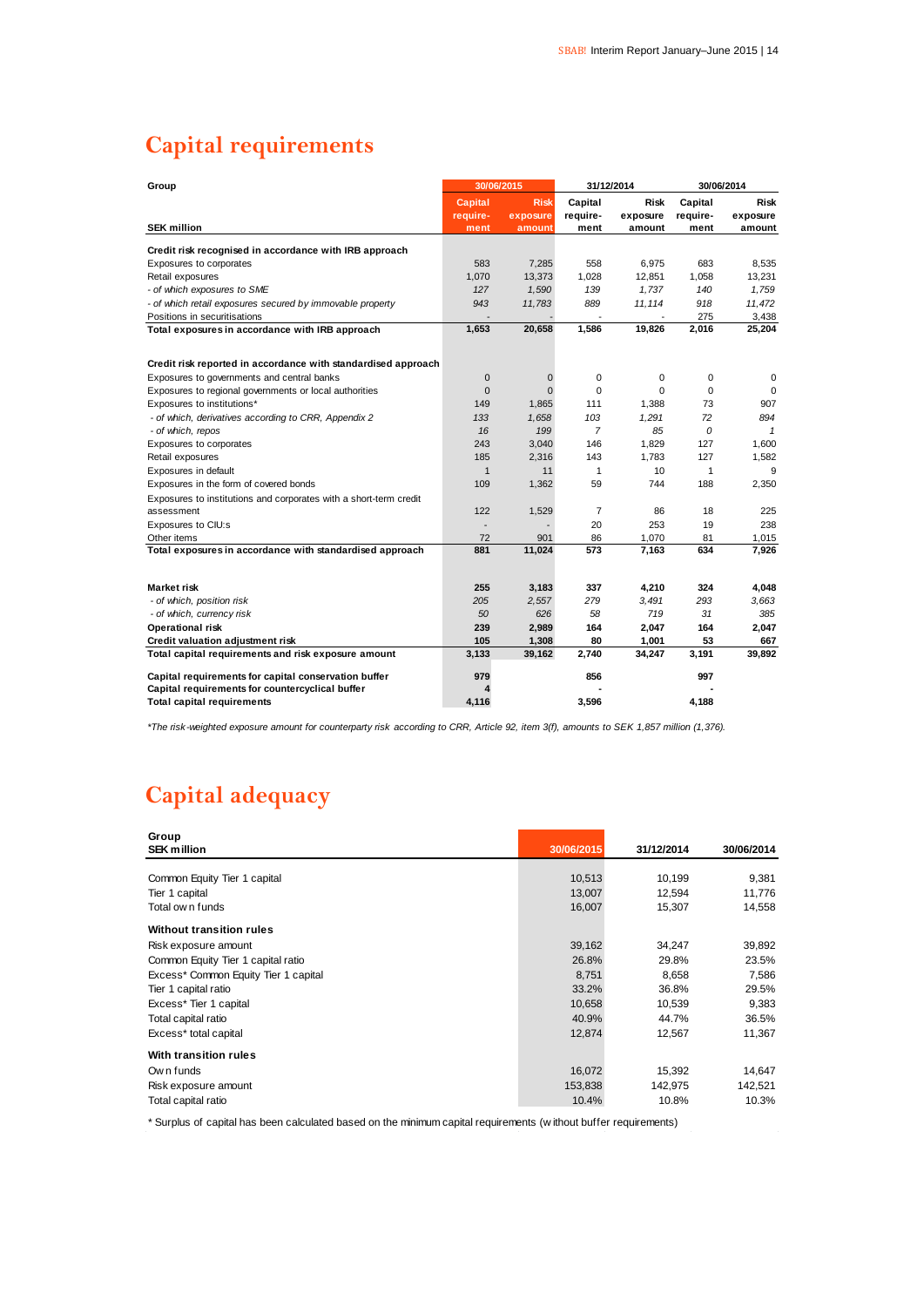### **Notes**

### **Note 1 Accounting policies**

The SBAB Group applies the International Financial Reporting Standards (IFRS) as adopted by the EU. In addition to these accounting standards, the Swedish Financial Supervisory Authority's regulations and general guidelines on annual accounts for credit institutions and securities companies (FFFS 2008:25), the Annual Accounts Act for Credit Institutions and Securities Companies and the Swedish Financial Reporting Board's recommendation RFR 1 Supplementary Accounting Rules for Groups have been taken into consideration. The Group's interim report fulfils the requirements stipulated under IAS 34, Interim Financial Reporting.

For the Parent Company, statutory IFRS is applied, which means that the interim report has been prepared in compliance with IFRS subject to the additions and exceptions that ensue from the Swedish Financial Reporting Board's recommendation RFR 2 Accounting for Legal Entities, the Swedish Financial Supervisory Authority's regulations and general guidelines on the annual accounts of credit institutions and securities companies (FFFS 2008:25) and the Annual Accounts Act for Credit Institutions and Securities Companies.

The accounting policies and calculation methods are unchanged compared with the 2014 Annual Report.

According to SBAB's preliminary assessment, new or changed international accounting standards that have been published but not yet applied will have a limited effect on the financial reports. As regards IFRS 9, which will become mandatory on 1 January 2018, no complete assessment has as yet been made.

### **Note 2 Net income/expense from financial instruments measured at fair value**

| Group                                                            | 2015           | 2015   | 2014   | 2015    | 2014     | 2014     |
|------------------------------------------------------------------|----------------|--------|--------|---------|----------|----------|
| <b>SEK million</b>                                               | Q <sub>2</sub> | Q1     | Q2     | Jan-Jun | Jan-Jun  | Jan-Dec  |
| Gains/losses on interest-bearing financial instruments           |                |        |        |         |          |          |
| - Securities measured at fair value through the income statement | $-415$         | 144    | 542    | $-271$  | 923      | 1.401    |
| - Change in value of hedged items in hedge accounting            | 937            | $-137$ | $-565$ | 800     | $-1.007$ | $-1,581$ |
| - Realised expense from financial liabilities                    | $-29$          | $-31$  | $-2$   | $-60$   | $-23$    | $-122$   |
| - Derivative instruments                                         | $-644$         | 111    | 222    | $-533$  | 357      | 807      |
| - Loan receivables                                               | 31             | 22     | 20     | 53      | 39       | 89       |
| Currency translation effects                                     |                | $-2$   | -1     | $-2$    |          | $-2$     |
| Gains/losses on shares and participations measured at fair value |                |        |        |         |          |          |
| through the income statement                                     |                | 8      | 13     | 8       | 21       | 28       |
| Total                                                            | $-120$         | 115    | 229    | -5      | 311      | 620      |
|                                                                  |                |        |        |         |          |          |

#### **Fair value recognition**

The currency and interest-rate risk inherent in funding conducted in foreign currency is generally hedged throughout the maturity of the funding through currency interest-rate derivatives, known as basis swaps. According to IFRS, all derivative instruments are to be recognised at fair value (market value). Major variations in the actual market value between reporting periods could result in significant changes in the carrying amount and thus also in capital adequacy. However, changes in the form of losses/gains remain unrealised as long as the basis swap is not closed prematurely. In cases where the derivative is held to maturity, earnings are not affected by the accumulated changes since the market value of each derivative contract starts and ends at zero. Most of SBAB's basis swaps are held to maturity.

An accounting effect also arises in SBAB's securities holding, since the accounting policies that SBAB applies entail that part of the securities assets are measured at fair value (market value), while a large portion of SBAB's liabilities are measured at amortised cost. Also in the case of securities assets, the market value will be recovered during the remaining maturity if the asset is held to maturity. Most of SBAB's securities are held to maturity.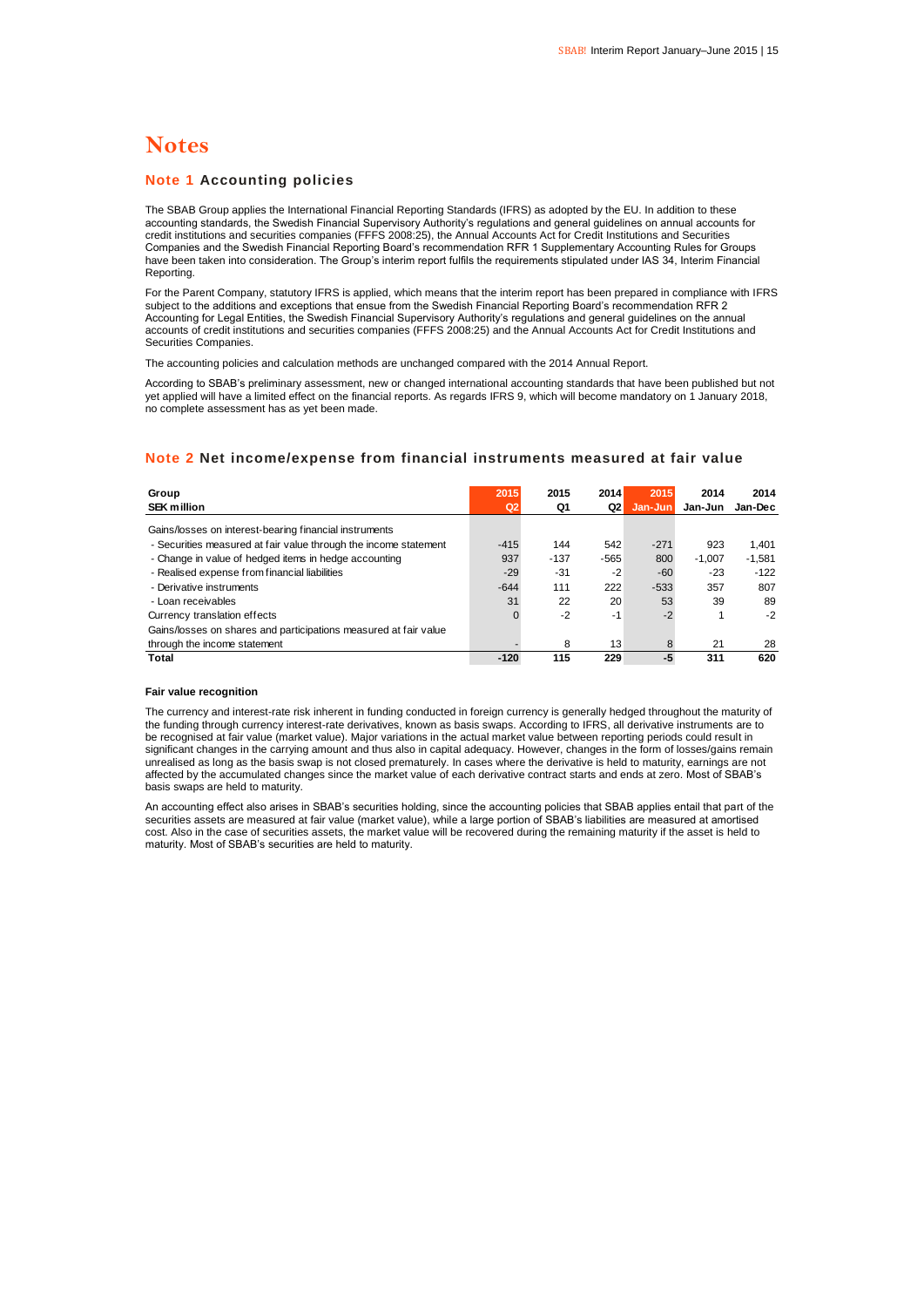### **Note 3 Loan losses, net**

| Group                                                                         | 2015           | 2015                   | 2014           | 2015             | 2014           | 2014           |
|-------------------------------------------------------------------------------|----------------|------------------------|----------------|------------------|----------------|----------------|
| <b>SEK million</b>                                                            | Q <sub>2</sub> | Q1                     | Q <sub>2</sub> | Jan-Jun          | Jan-Jun        | Jan-Dec        |
| <b>CORPORATE MARKET</b>                                                       |                |                        |                |                  |                |                |
| INDIVIDUAL PROVISION FOR CORPORATE MARKET LOANS                               |                |                        |                |                  |                |                |
| Write-off of confirmed loan losses for the period                             |                | $-1$                   | -0             | $-1$             | $-0$           | -0             |
| Reversal of prior year provisions for probable loan losses recognised as      |                |                        |                |                  |                |                |
| confirmed loan losses in the financial statements for the period              |                |                        |                |                  |                |                |
| Provision for probable loan losses for the period                             | $-22$          | -0                     | -0             | $-22$            | -0             | -0             |
| Recoveries in respect of confirmed loan losses in prior years                 |                |                        | $\Omega$       |                  | $\Omega$       | 0              |
| Reversal of prior year provisions for probable loan losses no longer required | $\Omega$       | 0                      | 0              | $\Omega$         | 7              | $\overline{7}$ |
| Guarantees                                                                    |                |                        |                |                  |                |                |
| Net income/cost for the period for individual provisions for corporate        | $-22$          | $-1$                   | -0             | $-23$            | $\overline{7}$ | $\overline{7}$ |
| market loans                                                                  |                |                        |                |                  |                |                |
|                                                                               |                |                        |                |                  |                |                |
| <b>COLLECTIVE PROVISION FOR CORPORATE MARKET LOANS</b>                        |                |                        |                |                  | $\overline{7}$ |                |
| Allocations to/redemption of collective provisions                            | $-1$           | 3                      | 4              | $\overline{2}$   |                | 8              |
| Guarantees                                                                    | $-1$<br>$-2$   | $-1$<br>$\overline{2}$ | 0              | $-2$<br>$\Omega$ | $-1$<br>6      | 0<br>8         |
| Net income/cost for the period for collective provisions for corporate        |                |                        |                |                  |                |                |
| market loans                                                                  |                |                        |                |                  |                |                |
| <b>RETAIL MARKET</b>                                                          |                |                        |                |                  |                |                |
| INDIVIDUAL PROVISION FOR RETAIL MARKET LOANS                                  |                |                        |                |                  |                |                |
| Write-off of confirmed loan losses for the period                             | -1             |                        | $-1$           | -1               | $-3$           | -7             |
| Reversal of prior year provisions for probable loan losses recognised as      |                |                        |                |                  |                |                |
| confirmed loan losses in the financial statements for the period              |                |                        | 3              |                  | 4              | 5              |
| Provision for probable loan losses for the period                             |                | -4                     | $-2$           | -3               | -4             |                |
|                                                                               |                |                        |                |                  |                |                |
| Reversal of prior year provisions for probable loan losses no longer required | $\Omega$       | 0                      | 0              | $\mathbf{0}$     | 0              | 4              |
| Guarantees                                                                    |                |                        |                |                  |                |                |
| Net income/cost for the period for individual provisions for retail           | $\Omega$       | -4                     | -0             | -4               | $-3$           | $-2$           |
| market loans                                                                  |                |                        |                |                  |                |                |
|                                                                               |                |                        |                |                  |                |                |
| <b>COLLECTIVE PROVISION FOR RETAIL MARKET LOANS</b>                           |                |                        |                |                  |                |                |
| Write-off of confirmed loan losses for the period                             | -2             | -3                     | -5             | -5               | $-13$          | -22            |
| Recoveries in respect of confirmed loan losses in prior years                 |                | $\Omega$               | 11             | $\mathbf 1$      | 12             | 12             |
| Allocation to/redemption of collective provisions                             | 4              | 8                      | 17             | 12               | 17             | 31             |
| Guarantees                                                                    | $-2$           | -5                     | $-7$           | $-7$             | $-5$           | -4             |
| Net income/cost for the period for collective provisions for retail           | 1              | $\mathbf 0$            | 16             | $\mathbf 1$      | 11             | 17             |
| market loans                                                                  |                |                        |                |                  |                |                |
| NET INCOME/COST FOR THE PERIOD FOR LOAN LOSSES                                | $-23$          | $-3$                   | 20             | $-26$            | 21             | 30             |

Both write-offs of confirmed loan losses and reversals of write-offs for the period in accordance with the specification above pertain to receivables from the public.

Credit losses have increased, primarily because a few existing commitments within the Corporate clients and Tenant-owner association business area were reserved individually. However, the loans are not unsettled.

### **Note 4 Lending to the public**

| Group                                                                         | 30/06/2015                                       |                          | 31/12/2014 |                                  | 30/06/2014 |                   |
|-------------------------------------------------------------------------------|--------------------------------------------------|--------------------------|------------|----------------------------------|------------|-------------------|
| <b>SEK million</b>                                                            |                                                  | <b>Lending Provision</b> |            | Lending Provision                |            | Lending Provision |
| Single-family dw ellings and holiday homes                                    | 109,256                                          | $-112$                   | 107,425    | $-124$                           | 105,102    | $-137$            |
| Tenant-ow ner rights                                                          | 82,978                                           | $-72$                    | 74,307     | $-70$                            | 70,598     | $-76$             |
| Tenant-ow ner associations                                                    | 52,498                                           | $-37$                    | 52,704     | $-15$                            | 53,485     | $-13$             |
| Private multi-family dw ellings                                               | 23,727                                           | $-23$                    | 21,232     | $-25$                            | 20,977     | $-28$             |
| Municipal multi-familiy dwellings                                             | 337                                              |                          | 606        |                                  | 3,410      |                   |
| Commercial properties                                                         | 3,671                                            |                          | 3,693      | ٠                                | 4,278      | ٠                 |
| Other                                                                         | 1,909                                            | $-9$                     | 1,720      | -8                               | 1,431      | -6                |
| Provision for probable loan losses                                            | $-253$                                           |                          | $-242$     |                                  | $-260$     |                   |
| Total                                                                         | 274,123                                          | $-253$                   | 261,445    | $-242$                           | 259,021    | $-260$            |
| Doubtful and non-performing loan receivables                                  |                                                  |                          |            | 30/06/2015 31/12/2014 30/06/2014 |            |                   |
| a) Doubtful loan receivables                                                  |                                                  |                          | 75         | 48                               | 52         |                   |
| b) Non-performing loan receivables* included in doubtful loan receivables     |                                                  |                          | 3          | $\overline{2}$                   | 6          |                   |
| c) Non-performing loan receivables* not included in doubtful loan receivables |                                                  |                          | 229        | 322                              | 295        |                   |
| d) Individual provisions for loan receivables                                 |                                                  |                          | 61         | 36                               | 40         |                   |
| e) Collective provisions for corporate market loans                           |                                                  |                          |            | 19                               | 19         |                   |
|                                                                               | f) Collective provisions for retail market loans |                          |            |                                  | 201        |                   |
|                                                                               |                                                  |                          | 176        | 187                              |            |                   |
| g) Total provisions $(d+e+f)$                                                 |                                                  |                          | 253        | 242                              | 260        |                   |
| h) Doubtful loan receivables after individual provisions (a-d)                |                                                  |                          | 14         | 12                               | 12         |                   |

*\* Where payment notices (one or more) are more than 60 days past due.*

In certain partnerships on the lending side, it is possible for the partner to acquire brokered loans.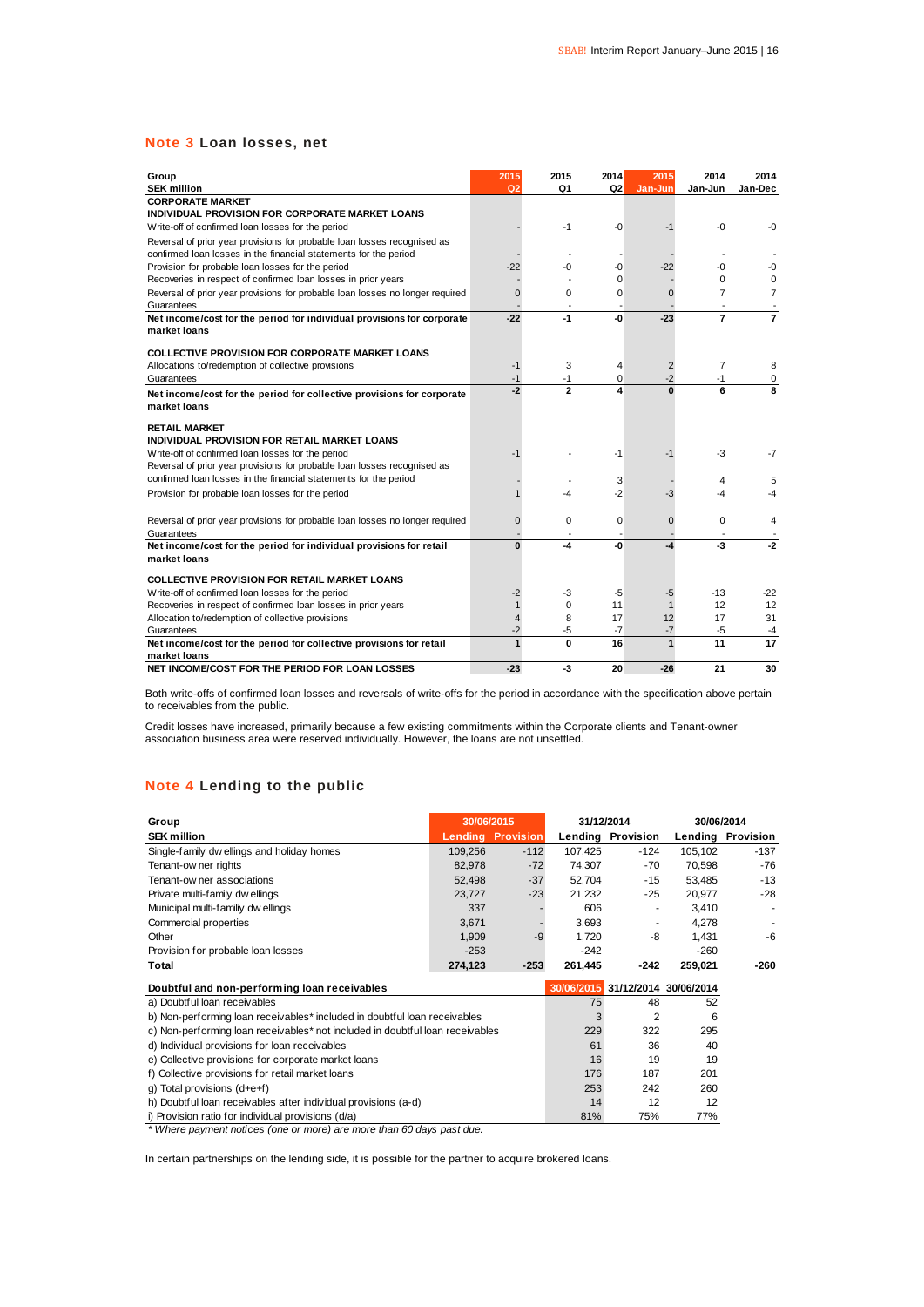| Loan portfolio                                |         |                                  |         |
|-----------------------------------------------|---------|----------------------------------|---------|
| <b>SEK million</b>                            |         | 30/06/2015 31/12/2014 30/06/2014 |         |
| Retail lending                                | 193.950 | 183.250                          | 176.912 |
| - new lending                                 | 28.084  | 40.457                           | 17.971  |
| Corporate lending (incl. tenant-ow ner assn.) | 80.173  | 78.195                           | 82,109  |
| - new lending                                 | 7.091   | 7.840                            | 3.193   |
| Total                                         | 274.123 | 261.445                          | 259.021 |
| - new lending                                 | 35,175  | 48.297                           | 21.164  |

### **Note 5 Derivative instruments**

|                                           | 30/06/2015                                 |                                          |                                   |  |  |  |
|-------------------------------------------|--------------------------------------------|------------------------------------------|-----------------------------------|--|--|--|
| Group<br><b>SEK million</b>               | <b>Assets</b><br>measured at<br>fair value | Liabilities<br>measured at<br>fair value | <b>Total</b><br>nominal<br>amount |  |  |  |
| Interest-rate related<br>Currency related | 4,871<br>3,359                             | 3,167<br>2,551                           | 87,711<br>220,777                 |  |  |  |
| <b>Total</b>                              | 8,230                                      | 5,718                                    | 308,488                           |  |  |  |

Currency interest-rate swaps are classified as currency-related derivative instruments.

### **Note 6 Operating segments**

| Segment income statement          |               |         | Jan-Jun 2015             |              |          |        |         | Jan-Jun 2014 |       |        |
|-----------------------------------|---------------|---------|--------------------------|--------------|----------|--------|---------|--------------|-------|--------|
|                                   |               |         | Corp./                   |              |          |        |         | Corp./       |       |        |
| Group                             | <b>Retail</b> | Collab. | Tenant-                  |              |          | Retail | Collab. | Tenant-      |       |        |
| <b>SEK</b> million                | market        | market  | owner                    | <b>Other</b> | Total*   | market | market  | owner        | Other | Total* |
| $h$ come <sup>1)</sup>            | 581           | 287     | 267                      | 6            | 1,141    | 430    | 201     | 307          | 9     | 947    |
| Net result from financial instru- |               |         |                          |              |          |        |         |              |       |        |
| ments measured at fair value      |               |         |                          | $-5$         | $-5$     |        |         |              | 311   | 311    |
| <b>Total operating income</b>     | 581           | 287     | 267                      | $\mathbf{1}$ | 1,136    | 430    | 201     | 307          | 320   | 1,258  |
|                                   |               |         |                          |              |          |        |         |              |       |        |
| Expenses <sup>2)</sup>            | $-246$        | $-65$   | $-84$                    | $-3$         | $-398$   | $-266$ | -69     | $-103$       | ۰     | -438   |
| Loan losses, net                  | $-4$          | $-1$    | $-21$                    |              | $-26$    | 8      | 2       | 11           | ٠     | 21     |
| Participations in joint ventures  |               | ٠       | $\overline{\phantom{a}}$ |              |          | ٠      |         |              |       |        |
| Profit/loss before tax            | 331           | 221     | 162                      | $-2$         | 712      | 172    | 135     | 215          | 320   | 842    |
| Standardised tax (22%)            | $-73$         | $-49$   | $-36$                    |              | $-157$   | $-38$  | -30     | $-47$        | $-70$ | $-185$ |
| Profit/loss after tax (ROE        | 258           | 172     | 126                      | $-1$         | 555      | 134    | 105     | 168          | 250   | 657    |
| segment)                          |               |         |                          |              |          |        |         |              |       |        |
| Adjustment for actual tax         | $\mathbf{0}$  | 0       | $\mathbf 0$              | $\mathbf{0}$ | $\Omega$ | -6     | -4      | $-7$         | $-11$ | $-28$  |
| Profit/loss after tax             | 258           | 172     | 126                      | $-1$         | 555      | 128    | 101     | 161          | 239   | 629    |
| Internally calculated ROE         | 11.9%         | 10.5%   | 7.9%                     |              | 10.1%    | 7.3%   | 7.6%    | 10.8%        |       | 13.2%  |

*1)The distributed income includes net interest income, net commission and other operating income.*

*2)The distributed income expenses include personnel costs, other expenses and depreciation of property, plant and equipment and amortisation of intangible fixed assets.*

*\*The total agrees with the external income statement.*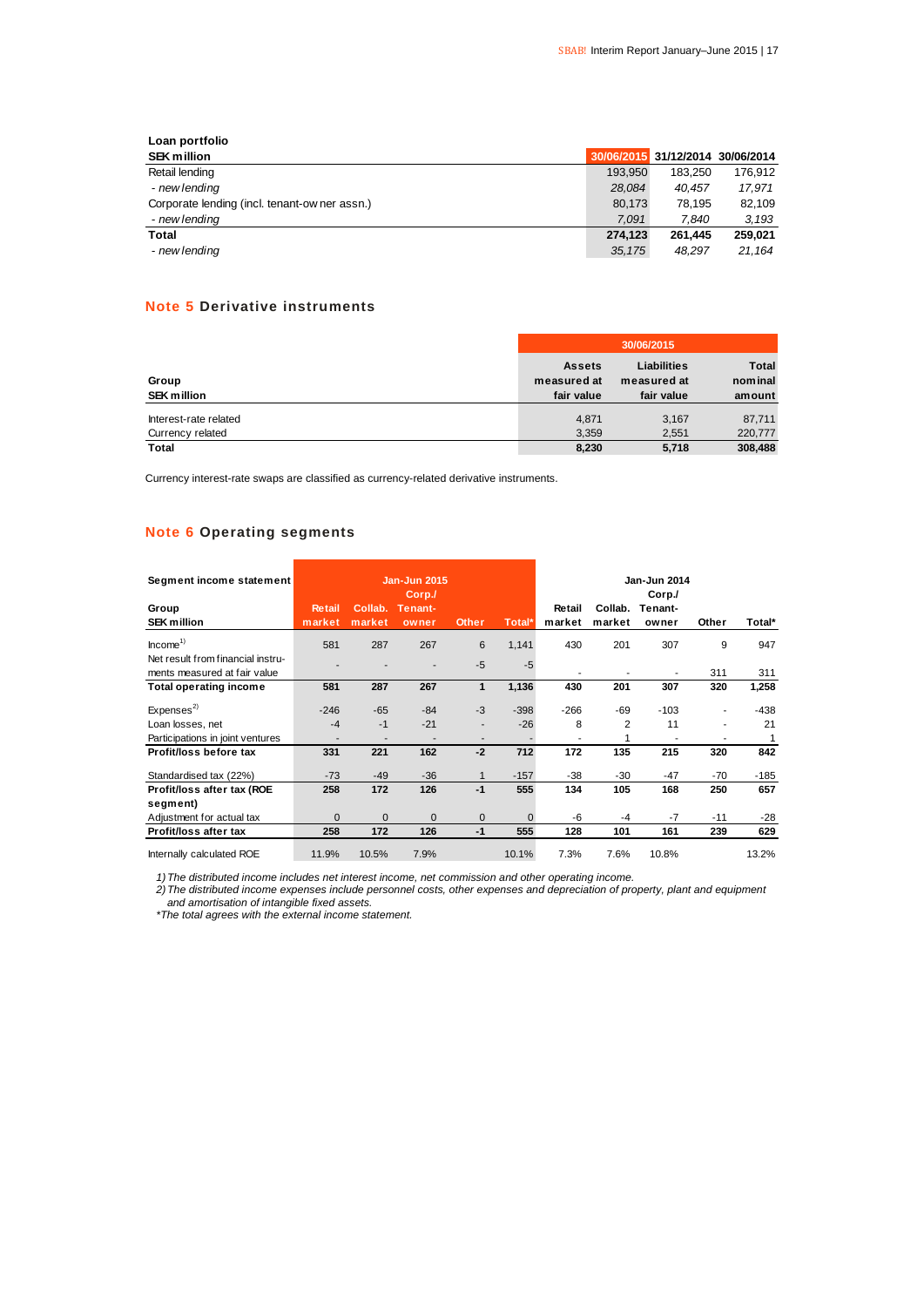### **Note 7 Classification of financial instruments**

|                                                        | 30/06/2015                                                      |                                                       |                                               |                          |                                         |          |                        |  |  |
|--------------------------------------------------------|-----------------------------------------------------------------|-------------------------------------------------------|-----------------------------------------------|--------------------------|-----------------------------------------|----------|------------------------|--|--|
| Group<br><b>Financial assets</b><br><b>SEK million</b> | <b>Assets</b><br>measured<br>at fair<br>value<br>through<br>P/L | Hedge-<br>accounted<br>derivative<br>instru-<br>ments | Available-<br>for-sale<br>financial<br>assets | Loan<br>recei-<br>vables | Invest-<br>ments<br>held to<br>maturity | Total    | Total<br>fair<br>value |  |  |
| Cash and balances at central banks                     |                                                                 |                                                       |                                               | $\Omega$                 |                                         | $\Omega$ | $\Omega$               |  |  |
| Chargeable treasury bills and other eligible           | 12,348                                                          |                                                       | 3,192                                         |                          |                                         | 15,540   | 15,540                 |  |  |
| Lending to credit institutions                         |                                                                 |                                                       |                                               | 18,068                   |                                         | 18,068   | 18,068                 |  |  |
| Lending to the public                                  |                                                                 |                                                       |                                               | 274,123                  |                                         | 274,123  | 276,197                |  |  |
| Change in value of interest-rate-hedged items          |                                                                 |                                                       |                                               |                          |                                         |          |                        |  |  |
| in portfolio hedges                                    |                                                                 |                                                       |                                               | 742                      |                                         | 742      |                        |  |  |
| Bonds and other interest-bearing securities            | 28,002                                                          |                                                       | 9,094                                         |                          | 7,167                                   | 44,263   | 44,248                 |  |  |
| Derivative instruments                                 | 421                                                             | 7,809                                                 |                                               |                          |                                         | 8,230    | 8,230                  |  |  |
| Other assets                                           |                                                                 |                                                       |                                               | 3,517                    |                                         | 3,517    | 3,517                  |  |  |
| Prepaid expenses and accrued income                    | 512                                                             |                                                       | 98                                            | 253                      | 103                                     | 966      | 966                    |  |  |
| Total                                                  | 41,283                                                          | 7,809                                                 | 12,384                                        | 296,703                  | 7,270                                   | 365,449  | 366,766                |  |  |

|                                     | 30/06/2015  |            |             |         |         |  |  |  |  |  |
|-------------------------------------|-------------|------------|-------------|---------|---------|--|--|--|--|--|
|                                     | Liabilities |            |             |         |         |  |  |  |  |  |
|                                     | measured    | Hedge-     |             |         |         |  |  |  |  |  |
|                                     | at fair     | accounted  |             |         |         |  |  |  |  |  |
| Group                               | value       | derivative | Other       |         | Total   |  |  |  |  |  |
| <b>Financial liabilities</b>        | through     | instru-    | financial   |         | fair    |  |  |  |  |  |
| <b>SEK million</b>                  | P/L         | ments      | liabilities | Total   | value   |  |  |  |  |  |
| Liabilities to credit institutions  |             |            | 16.521      | 16.521  | 16.521  |  |  |  |  |  |
| Deposits from the public            |             |            | 67.200      | 67.200  | 67,200  |  |  |  |  |  |
| Debt securities in issue            |             |            | 254.085     | 254.085 | 253.411 |  |  |  |  |  |
| Derivative instruments              | 2.723       | 2.995      |             | 5.718   | 5,718   |  |  |  |  |  |
| Other liabilities                   |             |            | 1.549       | 1.549   | 1,549   |  |  |  |  |  |
| Accrued expenses and prepaid income |             |            | 3.053       | 3.053   | 3,053   |  |  |  |  |  |
| Subordinated debt                   |             |            | 6,436       | 6,436   | 6,457   |  |  |  |  |  |
| Total                               | 2.723       | 2.995      | 348.844     | 354.562 | 353.909 |  |  |  |  |  |

#### **Fair value measurement of financial instruments**

The principles for the measurement of financial instruments recognised at fair value in the balance sheet are provided in Note 1 Accounting policies in the 2014 Annual Report. In the column "Total fair value" above, information is also provided on the fair value of financial instruments that are recognised at amortised cost in the balance sheet. The carrying amount for current receivables and liabilities has been assessed to be equal to the fair value, level 3. For "Lending to the public", where there are no observable credit margin data at the time of measurement, the credit margin on the most recent stipulated date of expiry is applied, Level 3. Debt securities in issue are measured at the Group's current borrowing rate, Level 2.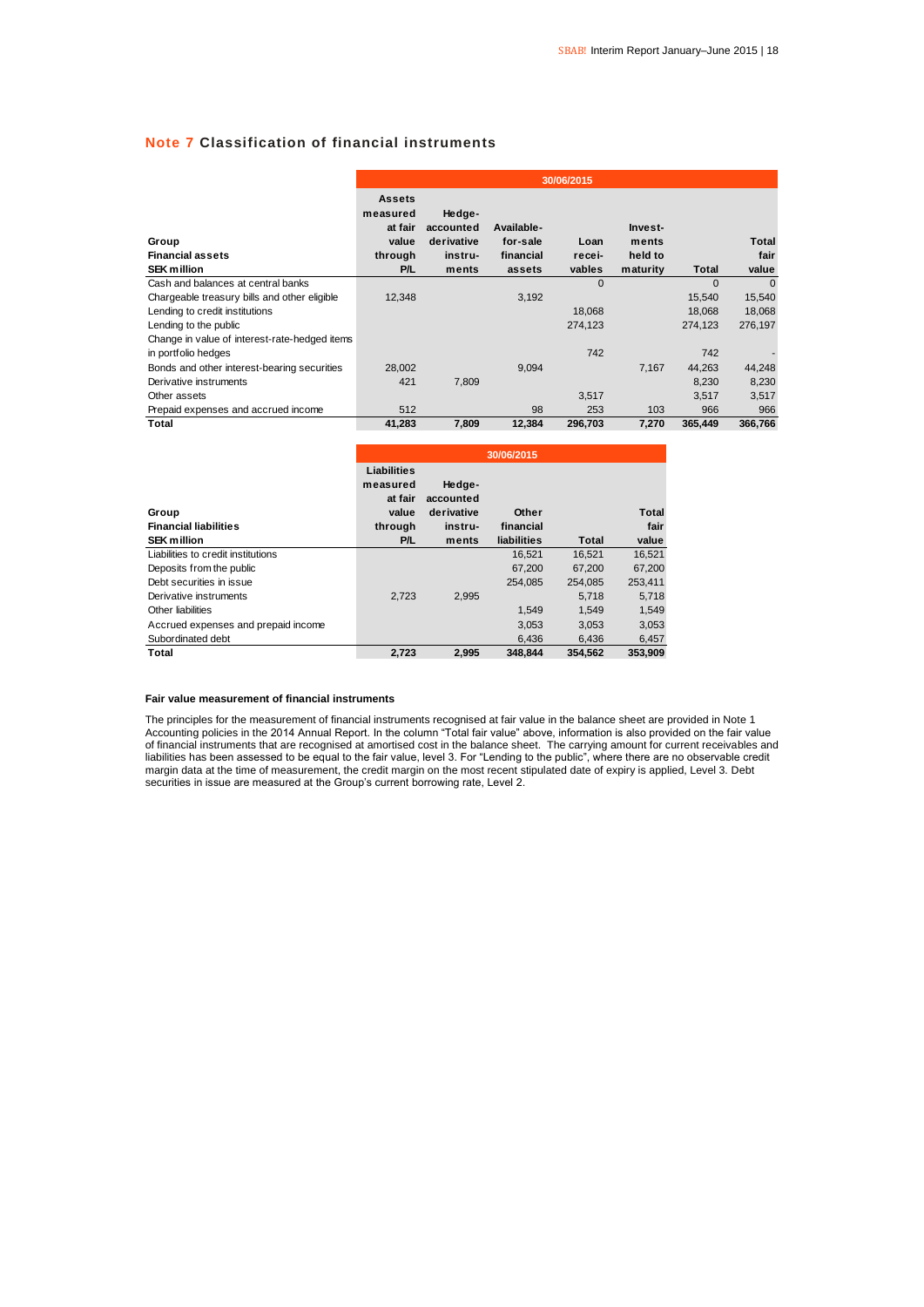### **Note 8 Information about fair value**

|                                   |                                      | 30/06/2015                                      |                                          |              |  |  |  |  |  |  |
|-----------------------------------|--------------------------------------|-------------------------------------------------|------------------------------------------|--------------|--|--|--|--|--|--|
| Group<br><b>SEK million</b>       | Quoted market<br>prices<br>(Level 1) | Other<br>observable<br>market data<br>(Level 2) | Unobservable<br>market data<br>(Level 3) | <b>Total</b> |  |  |  |  |  |  |
| <b>Assets</b>                     |                                      |                                                 |                                          |              |  |  |  |  |  |  |
| Securities in the category trade  | 53,246                               |                                                 |                                          | 53,246       |  |  |  |  |  |  |
| Derivatives in the category trade | 0                                    | 421                                             |                                          | 421          |  |  |  |  |  |  |
| Derivatives in hedge accounting   |                                      | 7,809                                           |                                          | 7,809        |  |  |  |  |  |  |
| <b>Total</b>                      | 53,246                               | 8,230                                           |                                          | 61,476       |  |  |  |  |  |  |
| Liabilities                       |                                      |                                                 |                                          |              |  |  |  |  |  |  |
| Derivatives in the category trade | $\mathbf{0}$                         | 2,723                                           |                                          | 2,723        |  |  |  |  |  |  |
| Derivatives in hedge accounting   |                                      | 2,995                                           |                                          | 2,995        |  |  |  |  |  |  |
| <b>Total</b>                      | 0                                    | 5,718                                           |                                          | 5,718        |  |  |  |  |  |  |

The principles for the measurement of financial instruments recognised at fair value in the balance sheet are provided in Note 1 Accounting policies in the 2014 Annual Report. In the table, financial assets and liabilities recognised at fair value in the balance<br>sheet are divided on the basis of the measurement methods used. There have been no trans

#### **Quoted market prices (Level 1)**

Measurement at quoted prices in an active market for identical assets and liabilities. A market is deemed to be active if the price data is easily accessible and corresponds to actual regularly occurring transactions. The measurement method is used for holdings<br>of quoted interest-bearing securities and for publicly quoted derivatives, primarily interes

#### **Measurement based on observable data (Level 2)**

Measurement aided by external market information other than quoted prices included in Level 1, such as quoted interest-rates or prices for closely related instruments. This group includes all non-quoted derivative instruments.

### **Measurement based in part on unobservable data (Level 3)**

Measurement whereby a material component of the model is based on estimates or assumptions that do not originate directly from the market. This method is currently not used for any assets or liabilities.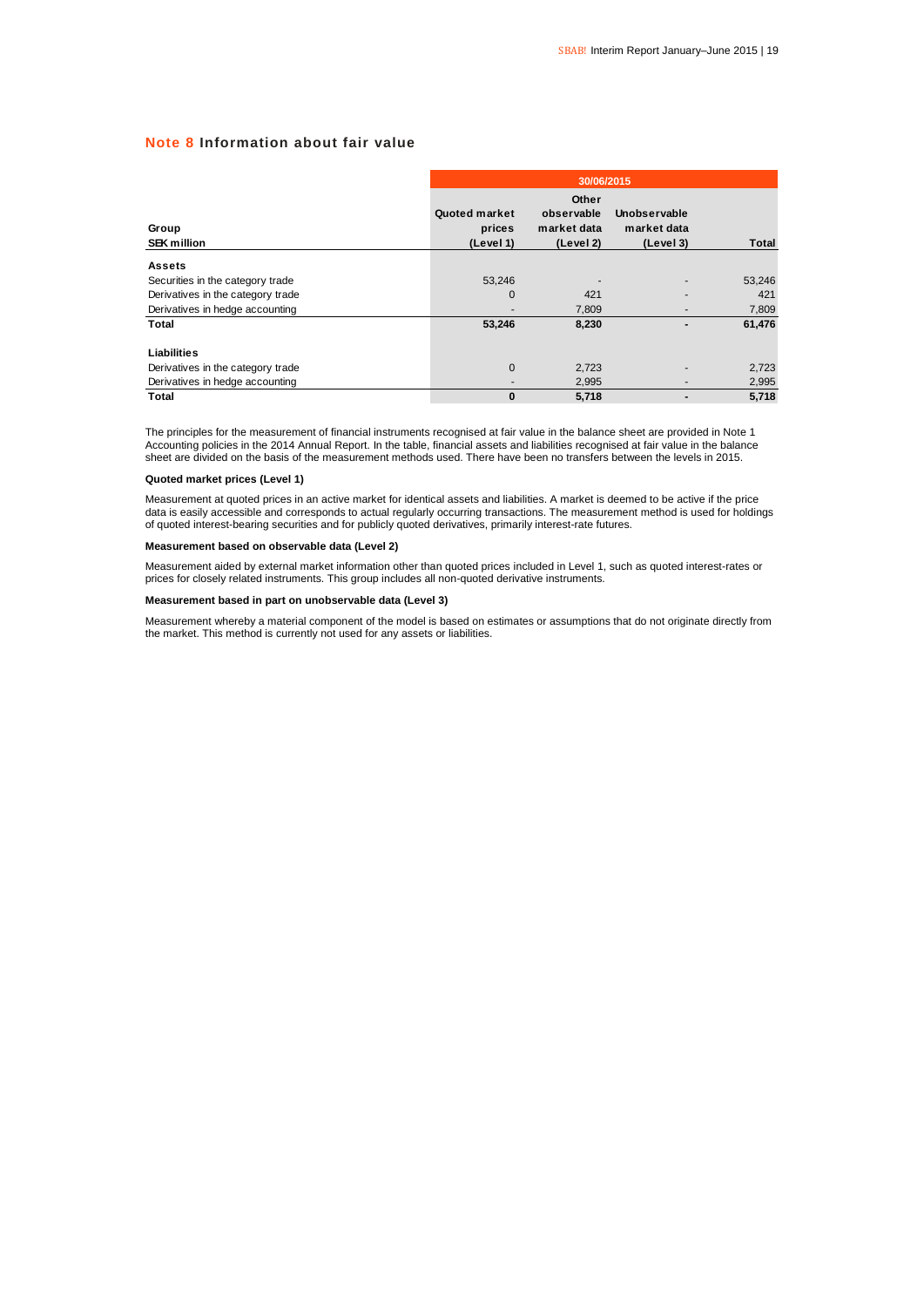### **Note 9 Liquidity reserve**

| <b>Liquidity Reserve</b>                                                                                                                                                                                | Distribution by currency |                 |            |                |       |  |  |  |  |  |
|---------------------------------------------------------------------------------------------------------------------------------------------------------------------------------------------------------|--------------------------|-----------------|------------|----------------|-------|--|--|--|--|--|
| <b>SEK million</b>                                                                                                                                                                                      | 30/06/2015               | <b>SEK</b>      | <b>EUR</b> | <b>USD</b>     | Other |  |  |  |  |  |
| Cash and balances from central banks<br>Balances from other banks                                                                                                                                       |                          |                 |            |                |       |  |  |  |  |  |
| Securities issued or quaranteed by central governments, central<br>banks or multinational development banks                                                                                             | 21,281                   | 11.119          | 8,902      | 1,260          |       |  |  |  |  |  |
| Securities issued or guaranteed by municipalities or non-<br>governmental public sector entities<br>Covered bonds issued by others<br>Own covered bonds<br>Securities issued by non-financial companies | 6.454<br>32,764          | 5.175<br>26,862 | 4.260      | 1.279<br>1.430 | 212   |  |  |  |  |  |
| Securities issued by financial companies (excl. covered bonds)<br>Other securities                                                                                                                      |                          |                 |            |                |       |  |  |  |  |  |
| <b>Total assets</b>                                                                                                                                                                                     | 60.499                   | 43,156          | 13,162     | 3,969          | 212   |  |  |  |  |  |
| Bank and loan facilities                                                                                                                                                                                |                          |                 |            |                |       |  |  |  |  |  |
| Total                                                                                                                                                                                                   | 60.499                   | 43,156          | 13,162     | 3,969          | 212   |  |  |  |  |  |
| Distribution by currency                                                                                                                                                                                |                          | 71.3%           | 21.8%      | 6.6%           | 0.3%  |  |  |  |  |  |

The table is reported according to the Swedish Bankers' Association's template for the disclosure of a liquidity reserve. The assets in SBAB's liquidity reserve comprises liquid, interest-bearing securities with a high rating and is an integrated part of the Group's liquidity risk management. Holdings in securities are limited by asset class and by country, respectively, and must have the highest rating upon acquisition. In addition to these collective limits, limits for individual issuers may also be set.

#### **Calculation of survival horizon**

SBAB measures and stress-tests liquidity risk, including by calculating the survival horizon. This is made by totalling the maximum need of liquidity for each coming day and comparing this to the size of the liquidity portfolio after applicable haircuts. The calculations are based on a crisis scenario in which all loans are assumed to be extended on maturity, meaning that no liquidity is added through loan redemption, and where no funding is available. Accordingly, the maximum need for liquidity can be identified for every given future period, and the necessary liquidity reserve can be established.

### **Calculation of Liquidity Coverage Ratio**

The Liquidity Coverage Ratio calculates the degree to which a bank's assets cover its net cash flow for the coming 30 days in a stress scenario. Net cash flows comprise contractual in- and outflows and the theoretical flows based on historical data, for example, withdrawals of the bank's deposits. The weightings of the theoretical flows are fixed and are determined by supervisory authorities.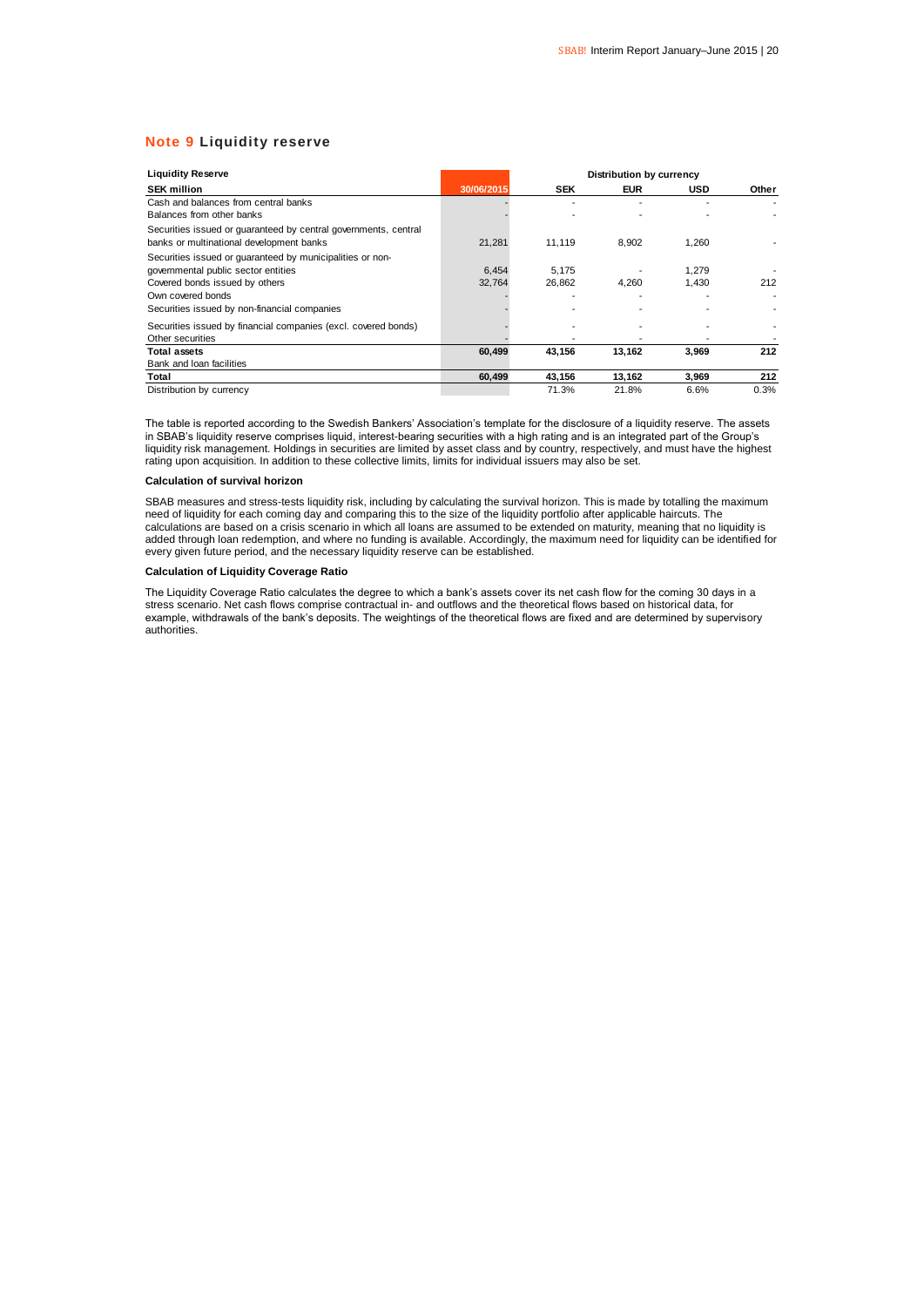# **Parent Company**

### **Parent Company performance for January–June 2015 compared with January–June 2014**

The operating loss for the period amounted to SEK 55 million (profit: 251). The change in operating profit/loss is mainly attributable to the lower net income/expense from financial transactions and a reduced net interest income. Net expense from financial transactions was SEK 52 million (income: 193). Expenses totalled SEK 394 million (460). The net effect of loan losses was a negative SEK 27 million (gain: 10). Lending to the public amounted to SEK 56.4 billion (40.0). Without transitional rules, the Common Equity Tier 1 capital ratio amounted to 23.2% (25.8).

### **Income statement**

| <b>Parent Company</b><br><b>SEK million</b>   | 2015<br>Q2 | 2015<br>Q1 | 2014<br>Q2 | 2015<br>Jan-Jun | 2014<br>Jan-Jun | 2014<br>Jan-Dec |
|-----------------------------------------------|------------|------------|------------|-----------------|-----------------|-----------------|
| Interest income                               | 392        | 423        | 790        | 815             | 1.553           | 2,758           |
| Interest expenses                             | $-316$     | $-400$     | $-688$     | $-716$          | $-1.391$        | $-2,423$        |
| Net interest income                           | 76         | 23         | 102        | 99              | 162             | 335             |
| Dividends received                            |            |            |            |                 | 20              | 20              |
| Commission income                             | 18         | 26         | 11         | 44              | 22              | 55              |
| Commission expenses                           | $-18$      | $-23$      | $-26$      | $-41$           | $-42$           | $-73$           |
| Net result of financial transactions          | $-116$     | 64         | 123        | $-52$           | 193             | 300             |
| Other operating income                        | 166        | 150        | 177        | 316             | 346             | 822             |
| <b>Total operating income</b>                 | 126        | 240        | 387        | 366             | 701             | 1,459           |
|                                               |            |            |            |                 |                 |                 |
| Personnel costs                               | $-102$     | $-88-$     | $-110$     | $-190$          | $-227$          | $-424$          |
| Other expenses                                | $-97$      | $-97$      | $-112$     | $-194$          | $-222$          | $-454$          |
| Amortisation and depreciation of fixed assets | $-5$       | -5         | -5         | $-10$           | $-11$           | $-22$           |
| Total expenses before loan losses             | $-204$     | $-190$     | $-227$     | $-394$          | $-460$          | $-900$          |
| Profit before loan losses                     | $-78$      | 50         | 160        | $-28$           | 241             | 559             |
| Loan losses, net                              | $-21$      | -6         | 9          | $-27$           | 10              | 1               |
| <b>Operating profit</b>                       | -99        | 44         | 169        | $-55$           | 251             | 560             |
| Taxes                                         | 21         | $-10$      | $-72$      | 11              | $-86$           | $-153$          |
| Profit for the period                         | $-78$      | 34         | 97         | $-44$           | 165             | 407             |

# **Statement of comprehensive income**

| <b>Parent Company</b><br><b>SEK million</b>                                   | 2015<br>Q <sub>2</sub> | 2015<br>Q1 | 2014<br>Q2 | 2015<br>Jan-Jun | 2014<br>Jan-Jun | 2014<br>Jan-Dec |
|-------------------------------------------------------------------------------|------------------------|------------|------------|-----------------|-----------------|-----------------|
| Profit for the period                                                         | $-78$                  | 34         | 97         | $-44$           | 165             | 407             |
| OTHER COMPREHENSIVE INCOME                                                    |                        |            |            |                 |                 |                 |
| Components that have been or will be reversed against the income<br>statement |                        |            |            |                 |                 |                 |
| Change in reclassified financial assets, before tax                           |                        |            |            |                 | 3               | 32              |
| Change relating to available-for-sale financial assets, before tax            | $-20$                  | $-2$       |            | $-22$           |                 | -5              |
| Changes in cash flow hedges, before tax                                       |                        |            |            |                 |                 |                 |
| Tax attributable to components that have been or will be reversed against     |                        |            |            |                 |                 |                 |
| the income statement                                                          |                        | 0          | 0          | 6               | -1              | -8              |
| Other comprehensive income, net after tax                                     | $-17$                  | -2         |            | $-19$           | 2               | 19              |
| Total comprehensive income for the period                                     | $-95$                  | 32         | 98         | $-63$           | 167             | 426             |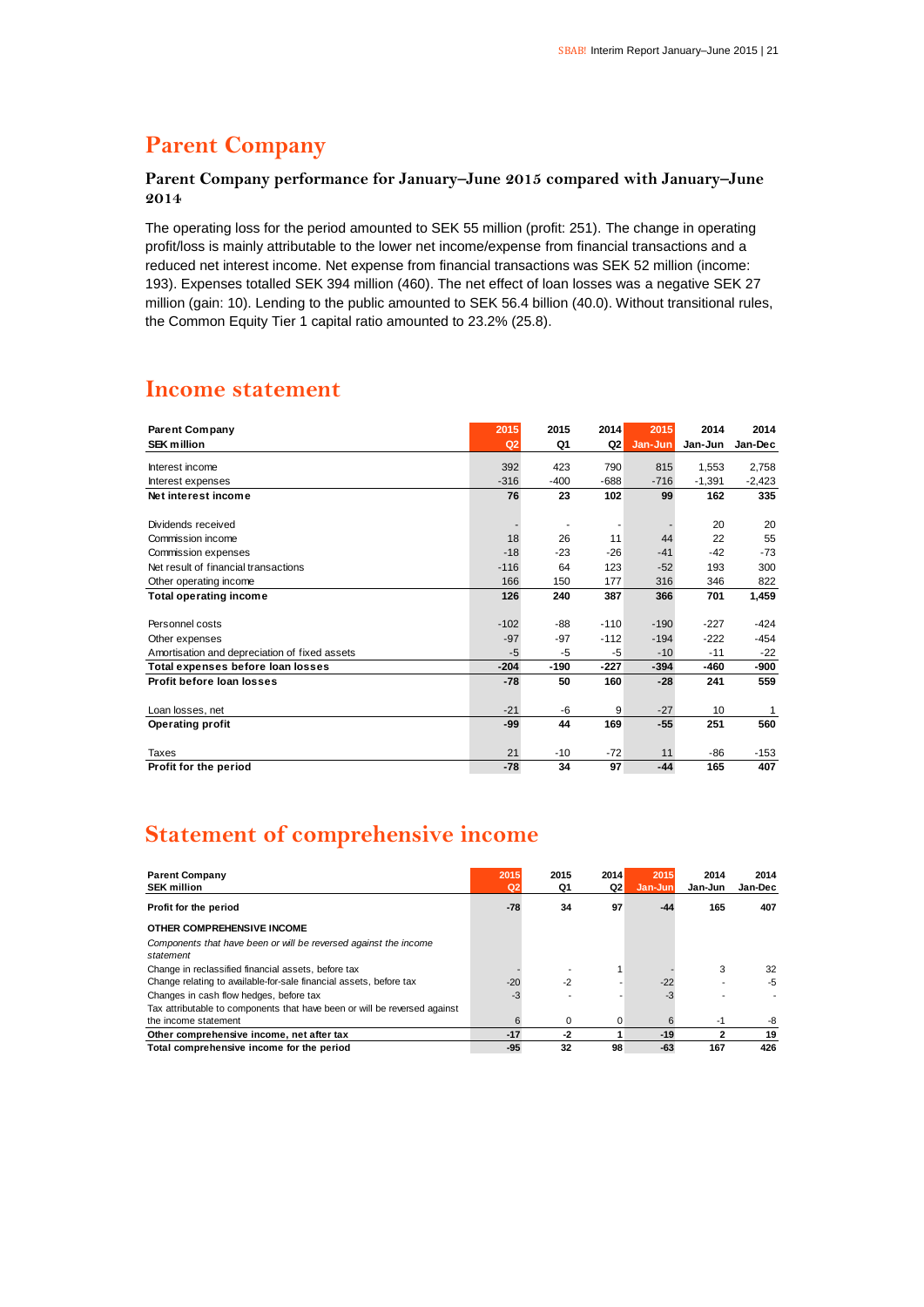# **Balance sheet**

| <b>Parent Company</b><br><b>SEK million</b>                       | 30/06/2015     | 31/12/2014 | 30/06/2014 |
|-------------------------------------------------------------------|----------------|------------|------------|
| <b>ASSETS</b>                                                     |                |            |            |
| Cash and balances at central banks                                | $\overline{0}$ | 0          | 0          |
| Chargeable treasury bills and other eligible bills                | 15,540         | 15,557     | 10,858     |
| Lending to credit institutions (Note 10)                          | 43,641         | 35,823     | 60,014     |
| Lending to the public                                             | 56,440         | 43,866     | 40,034     |
| Change in value of interest-rate-hedged items in portfolio hedges | 10             | 11         |            |
| Bonds and other interest-bearing securities                       | 44,263         | 42,335     | 37,987     |
| Derivative instruments                                            | 7,122          | 7,800      | 6,683      |
| Shares and participations                                         |                | 253        | 238        |
| Shares and participations in joint ventures                       |                |            | 77         |
| Shares and participations in Group companies                      | 10,300         | 10,300     | 10,300     |
| Deferred tax assets                                               | 34             | 18         |            |
| Intangible fixed assets                                           | 14             | 13         | 16         |
| Tangible fixed assets                                             | 23             | 27         | 32         |
| Other assets                                                      | 2,952          | 138        | 287        |
| Prepaid expenses and accrued income                               | 829            | 794        | 672        |
| <b>TOTAL ASSETS</b>                                               | 181,168        | 156,935    | 167,198    |
|                                                                   |                |            |            |
| <b>LIABILITIES AND EQUITY</b>                                     |                |            |            |
| Liabilities                                                       |                |            |            |
| Liabilities to credit institutions                                | 12,946         | 3,250      | 2,005      |
| Deposits from the public                                          | 67,200         | 60,610     | 55,480     |
| Debt securities in issue                                          | 76,575         | 68,182     | 85,466     |
| Derivative instruments                                            | 7,688          | 9,103      | 8,355      |
| Other liabilities                                                 | 1,227          | 407        | 276        |
| Accrued expenses and prepaid income                               | 959            | 735        | 1,339      |
| Provisions                                                        |                |            | 3          |
| Subordinated debt                                                 | 6,436          | 5,946      | 5,831      |
| <b>Total liabilities</b>                                          | 173,031        | 148,233    | 158,755    |
| Equity                                                            |                |            |            |
| <b>Restricted equity</b>                                          |                |            |            |
| Share capital                                                     | 1,958          | 1,958      | 1,958      |
| Statutory reserve                                                 | 392            | 392        | 392        |
| Total restricted equity                                           | 2,350          | 2,350      | 2,350      |
| Unrestricted equity                                               |                |            |            |
| Fair value reserve                                                | $-23$          | $-4$       | $-21$      |
| Retained earnings                                                 | 5,854          | 5,949      | 5,949      |
| Profit for the period                                             | $-44$          | 407        | 165        |
| Total unrestriced equity                                          | 5,787          | 6,352      | 6,093      |
| <b>Total equity</b>                                               | 8,137          | 8,702      | 8,443      |
| <b>TOTAL LIABILITIES AND EQUITY</b>                               | 181,168        | 156,935    | 167,198    |
|                                                                   |                |            |            |
| Memorandum items                                                  |                |            |            |
| Assets pledged for own liabilities                                | 10,030         | 23         | 333        |
| Commitments                                                       | 104,081        | 79.152     | 57.862     |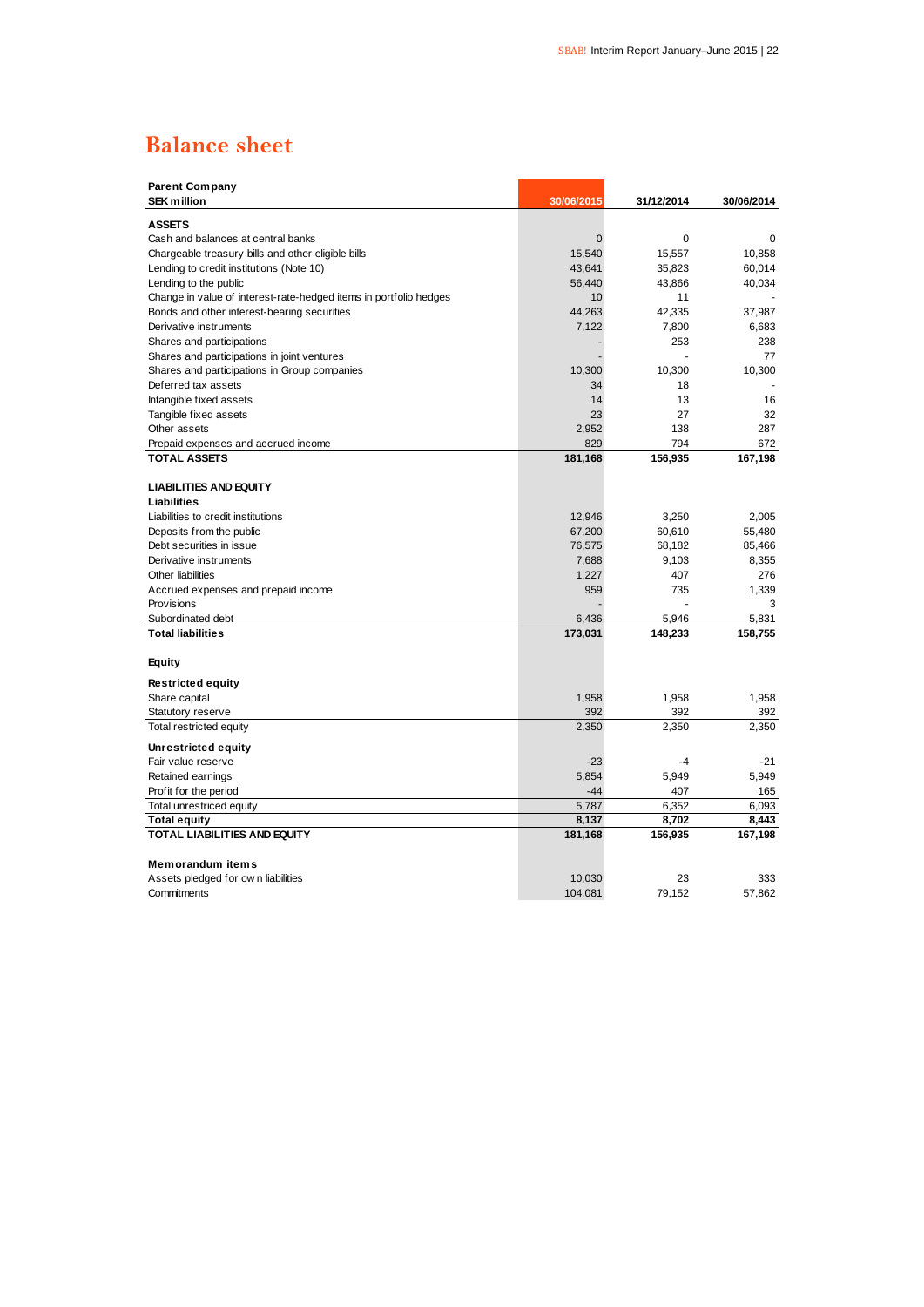# **Own funds**

Disclosures in accordance with Article 5 of Commission Implementing Regulation (EU) No 1423/2013

| <b>Parent Company</b><br><b>SEK million</b>                                                    | 30/06/2015 | 31/12/2014 | 30/06/2014 |
|------------------------------------------------------------------------------------------------|------------|------------|------------|
|                                                                                                |            |            |            |
| Common Equity Tier 1 capital: instruments and reserves                                         | 1,958      | 1,958      | 1,958      |
| Capital instruments and associated share premium reserves                                      |            |            |            |
| Retained earnings                                                                              | 5,980      | 6,246      | 6,157      |
| Accumulated other comprehensive income (and other reserves, to include unrealised gains        | $-23$      |            | $-21$      |
| and losses according to applicable accounting standards)                                       |            | -4         |            |
| Interim profit/loss after deduction of foreseeable costs and dividends, verified by persons    |            |            |            |
| in an independent position                                                                     | 7,915      | 8,200      | 8,094      |
| Common Equity Tier 1 capital before regulatory adjustments                                     |            |            |            |
| Common Equity Tier 1 capital: regulatory adjustments                                           |            |            |            |
| Additional value adjustments (negative amount)                                                 | $-67$      | $-70$      | 0          |
| Intangible assets (net after deduction for associated tax liabilities) (negative amount)       | $-14$      | $-13$      | $-16$      |
| Deferred tax assets dependent on future profitability, except those arising from temporary     |            |            |            |
| differences (net after deductions for associated tax liabilities, provided the conditions in   |            |            |            |
| Article 38(3) are met) (negative amount)                                                       |            |            |            |
| Reserves in fair value related to profit or loss on cash flow hedging                          | 2          |            |            |
| Negative amounts follow ing the calculation of expected loss amounts                           | $-37$      | $-49$      | $-38$      |
| Gains or losses on liabilities valued at fair value that result from changes in the own credit |            |            |            |
| standing of the institution                                                                    | $-29$      | -2         | -3         |
| Total regulatory adjustments to the Common Equity Tier 1 capital                               | $-145$     | $-134$     | $-57$      |
| Common Equity Tier 1 capital                                                                   | 7,770      | 8,066      | 8.037      |
| Additional Tier 1 instruments: instruments                                                     |            |            |            |
| Capital instruments and associated share premium reserves                                      | 1,500      |            |            |
| Of which classified as liabilities according to applicable accounting standards                | 1,500      |            |            |
| Amount for qualified items referred to in Article 484(4) and associated share premium          |            |            |            |
| reserves included in the phase-out from the additional Tier 1 instruments                      | 994        | 2,395      | 2,395      |
| Additional Tier 1 instruments before regulatory adjustments                                    | 2,494      | 2,395      | 2,395      |
|                                                                                                |            |            |            |
| Additional Tier 1 instruments: Regulatory adjustments                                          |            |            |            |
| Total regulatory adjustments of additional Tier 1 instruments                                  |            |            |            |
| <b>Additional Tier 1 instruments</b>                                                           | 2,494      | 2,395      | 2,395      |
| Tier 1 capital (Tier 1 capital = Common Equity Tier 1 capital + additional Tier 1              | 10,264     | 10,461     | 10,432     |
| Tier 2 capital: instruments and allocations                                                    |            |            |            |
| Capital instruments and associated share premium reserves                                      | 3,000      | 2,599      | 2,599      |
| Amount for qualified items referred to in Article 484(5) and associated share premium          |            |            |            |
| reserves that are phased out from Tier 2 capital                                               |            | 114        | 183        |
| Tier 2 capital before regulatory adjustments                                                   | 3,000      | 2,713      | 2,782      |
| Tier 2 capital: regulatory adjustments                                                         |            |            |            |
| Total regulatory adjustments of Tier 2 capital                                                 |            |            |            |
| Tier 2 capital                                                                                 | 3.000      | 2.713      | 2.782      |
| Total capital (total capital = Tier 1 capital + Tier 2 capital)                                | 13,264     | 13,174     | 13,214     |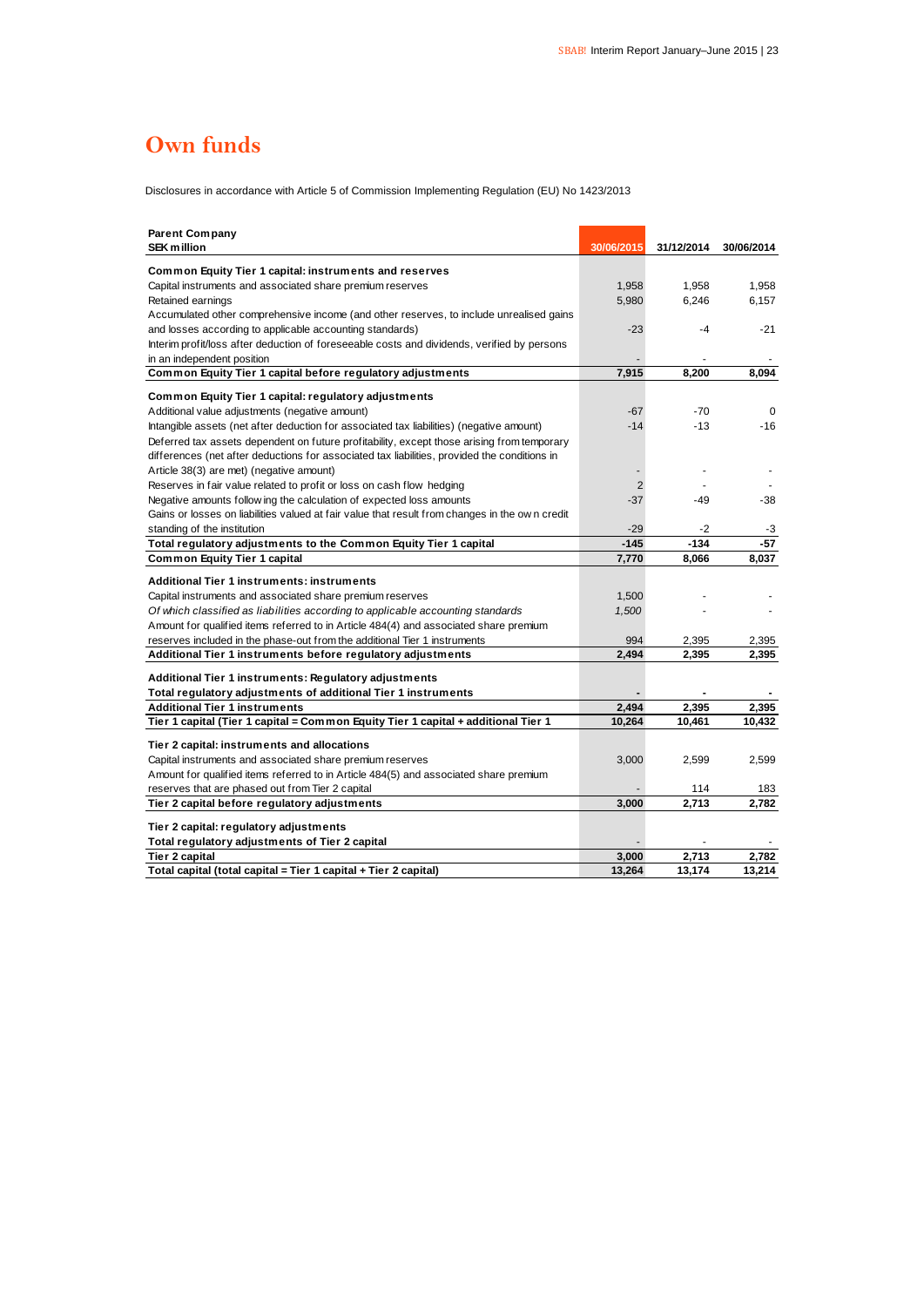# **Capital requirements**

| Parent company                                             |                | 30/06/2015  | 31/12/2014     |                   | 30/06/2014   |              |
|------------------------------------------------------------|----------------|-------------|----------------|-------------------|--------------|--------------|
|                                                            | <b>Capital</b> | <b>Risk</b> | Capital        | <b>Risk</b>       | Capital      | <b>Risk</b>  |
|                                                            | require-       | exposure    | require-       | exposure require- |              | exposure     |
| <b>SEK</b> million                                         | ment           | amount      | ment           | amount            | ment         | amount       |
|                                                            |                |             |                |                   |              |              |
| Credit risk recognised in accordance with IRB approach     |                |             |                |                   |              |              |
| Exposures to corporates                                    | 224            | 2,804       | 188            | 2,341             | 251          | 3,142        |
| Retail exposures                                           | 413            | 5,160       | 343            | 4,292             | 311          | 3,889        |
| - of which exposures to SME                                | 37             | 466         | 35             | 436               | 23           | 290          |
| - of which retail exposures secured by immovable property  | 376            | 4,694       | 308            | 3,856             | 288          | 3,599        |
| Positions in securitisations                               |                |             |                |                   | 275          | 3,438        |
| Total exposures in accordance with IRB approach            | 637            | 7,964       | 531            | 6,633             | 837          | 10,469       |
| Credit risk reported in accordance with standardised       |                |             |                |                   |              |              |
| approach                                                   |                |             |                |                   |              |              |
| Exposures to governments and central banks                 | $\mathbf 0$    | $\mathbf 0$ | 0              | 0                 | 0            | 0            |
| Exposures to regional governments or local authorities     | $\mathbf{0}$   | $\Omega$    | $\mathbf 0$    | $\Omega$          | $\mathbf 0$  | $\Omega$     |
| Exposures to institutions*                                 | 111            | 1,388       | 74             | 925               | 39           | 489          |
| - of which, derivatives according to CRR, Appendix 2       | 98             | 1,229       | 71             | 886               | 39           | 483          |
| - of which, repos                                          | 12             | 154         | $\overline{c}$ | 31                | 0            | $\mathbf{1}$ |
| Exposures to corporates                                    | 241            | 3,015       | 145            | 1,817             | 128          | 1,601        |
| Retail exposures                                           | 185            | 2,306       | 142            | 1,770             | 125          | 1,568        |
| Exposures in default                                       | $\mathbf{1}$   | 11          | 1              | 10                | $\mathbf{1}$ | 9            |
| Exposures in the form of covered bonds                     | 109            | 1,362       | 59             | 744               | 54           | 676          |
| Exposures to institutions and corporates with a short-term |                |             |                |                   |              |              |
| credit assessment                                          | 122            | 1,529       | 7              | 84                | 8            | 94           |
| Exposures to CIU:s                                         |                |             | 20             | 254               | 19           | 238          |
| Equity exposures                                           | 824            | 10,300      | 824            | 10,300            | 830          | 10,376       |
| Other items                                                | 9              | 110         | $\overline{7}$ | 90                | 8            | 97           |
| Total exposures in accordance with standardised            | 1,602          | 20,021      | 1,279          | 15,994            | 1,212        | 15,148       |
| approach                                                   |                |             |                |                   |              |              |
| Market risk                                                | 227            | 2,840       | 299            | 3,733             | 310          | 3,876        |
| - of which, position risk                                  | 204            | 2,558       | 279            | 3,491             | 293          | 3,663        |
| - of which, currency risk                                  | 23             | 282         | 20             | 242               | 17           | 213          |
| Operational risk                                           | 137            | 1,709       | 112            | 1,402             | 112          | 1,402        |
| Credit valuation adjustment risk                           | 79             | 989         | 48             | 601               | 25           | 308          |
| Total capital requirements and risk exposure amount        | 2,682          | 33,523      | 2,269          | 28,363            | 2,496        | 31,203       |
| Capital requirements for capital conservation buffer       | 838            |             | 709            |                   | 780          |              |
| Capital requirements for countercyclical buffer            | 3              |             |                |                   |              |              |
| <b>Total capital requirements</b>                          | 3,523          |             | 2,978          |                   | 3,276        |              |

*\*The risk-weighted exposure amount for counterparty risk according to CRR, Article 92, item 3(f), amounts to SEK 1,383 million (917).*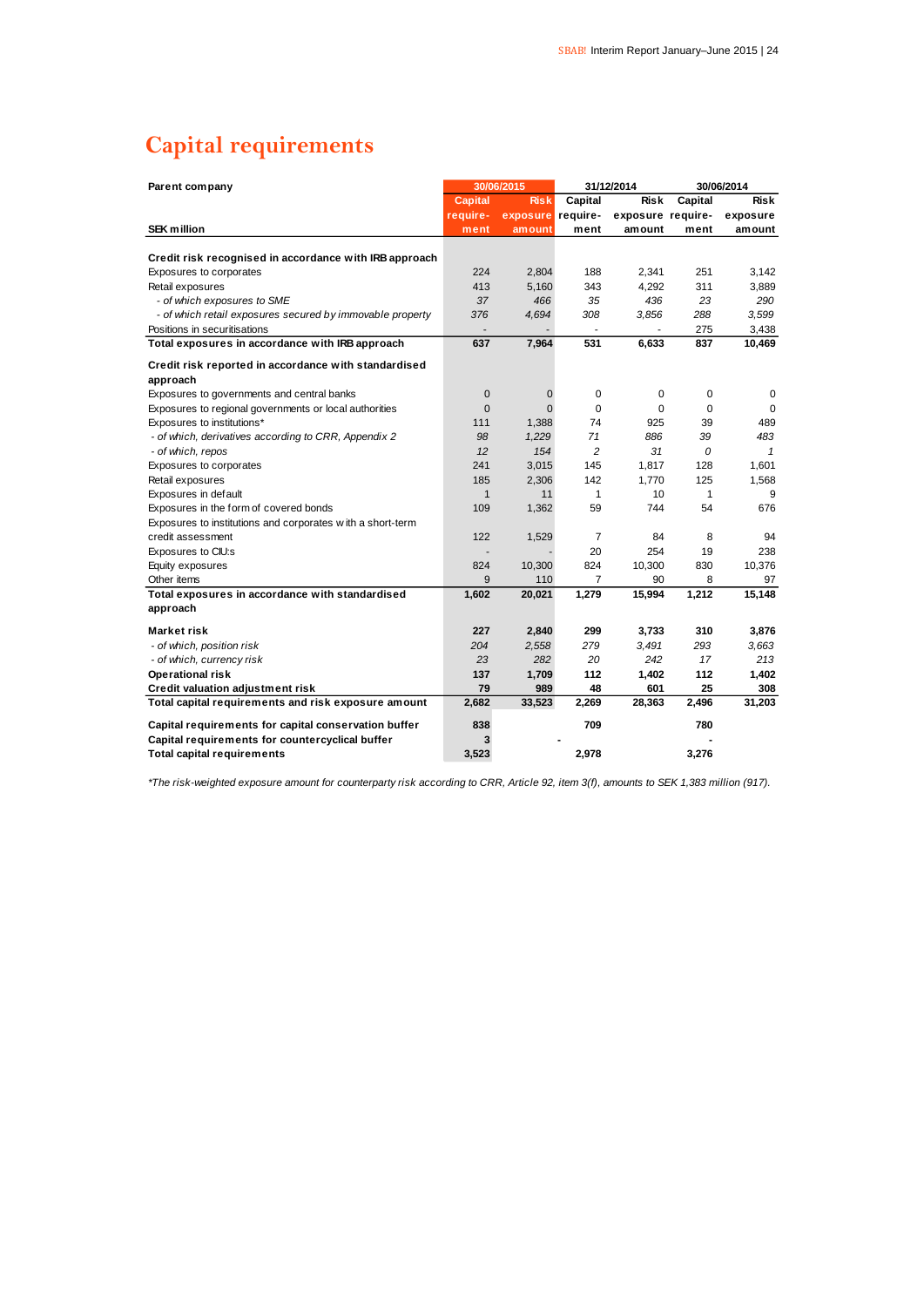# **Capital adequacy**

| Parent company                       |            |            |            |
|--------------------------------------|------------|------------|------------|
| <b>SEK million</b>                   | 30/06/2015 | 31/12/2014 | 30/06/2014 |
|                                      |            |            |            |
| Common Equity Tier 1 capital         | 7,770      | 8,066      | 8,037      |
| Tier 1 capital                       | 10,264     | 10.461     | 10,432     |
| Total ow n funds                     | 13,264     | 13,174     | 13,214     |
| Without transition rules             |            |            |            |
| Risk exposure amount                 | 33,523     | 28,363     | 31,203     |
| Common Equity Tier 1 capital ratio   | 23.2%      | 28.4%      | 25.8%      |
| Excess* Common Equity Tier 1 capital | 6,261      | 6,790      | 6,633      |
| Tier 1 capital ratio                 | 30.6%      | 36.9%      | 33.4%      |
| Excess* Tier 1 capital               | 8,252      | 8,760      | 8,560      |
| Total capital ratio                  | 39.6%      | 46.4%      | 42.3%      |
| Excess* total capital                | 10,582     | 10,905     | 10,718     |
| With transition rules                |            |            |            |
| Own funds                            | 13,301     | 13,223     | 13,252     |
| Risk exposure amount                 | 39,216     | 29,938     | 28,923     |
| Total capital ratio                  | 33.9%      | 44.2%      | 45.8%      |

\* Surplus of capital has been calculated based on the minimum capital requirements (w ithout buffer requirements)

### **Note 10 Lending to credit institutions**

Of the Parent Company's lending to credit institutions, SEK 27,637 million relates to a receivable from the wholly owned subsidiary AB Sveriges Säkerställda Obligationer (publ) (Swedish Covered Bond Corporation, SCBC), compared with SEK 31,181 million at the end of 2014. This receivable is subordinated in the event of bankruptcy or liquidation, which means that payment is received only after other creditors of the subsidiary have been paid.